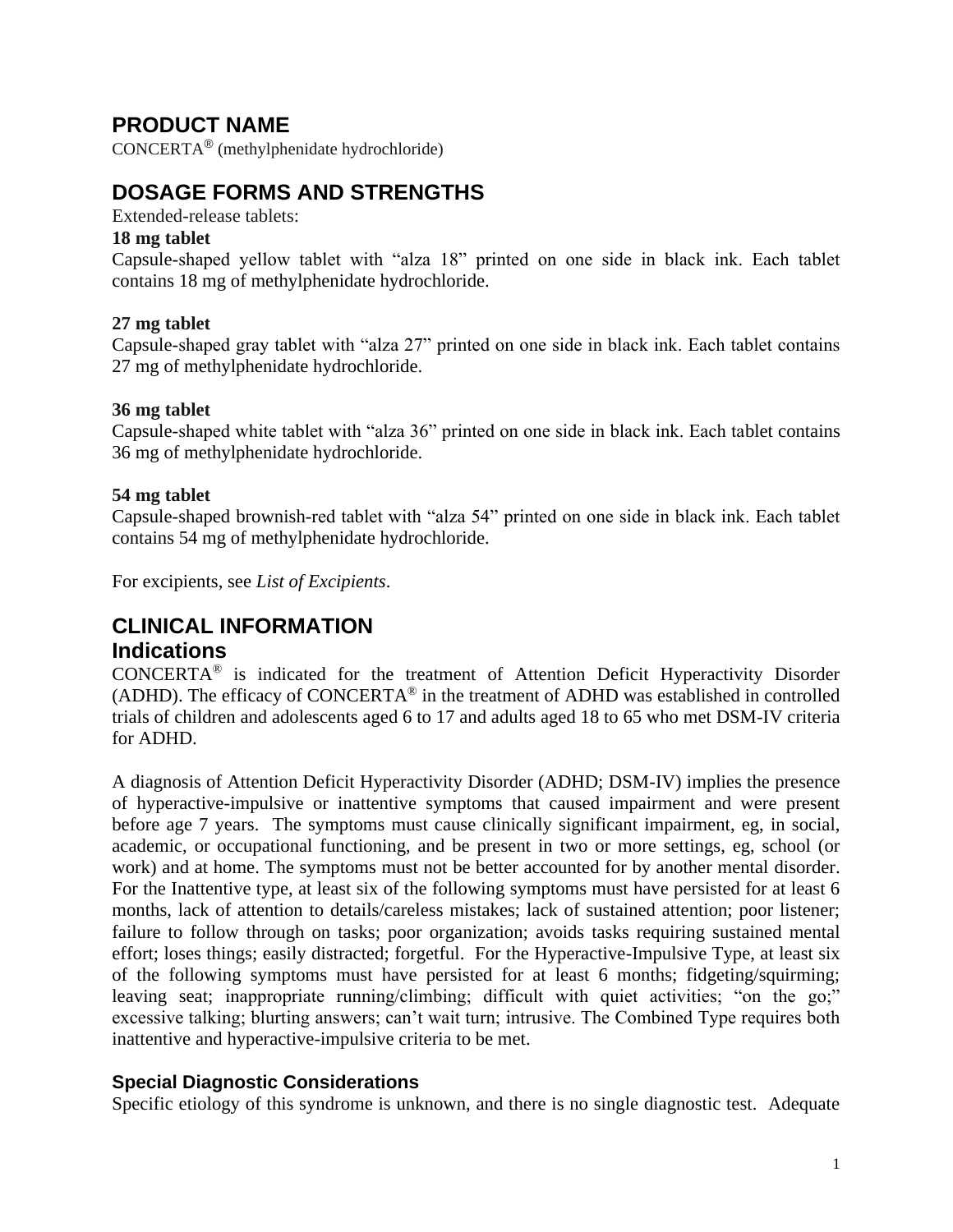diagnosis requires the use of medical and special psychological, educational, and social resources. Learning may or may not be impaired. The diagnosis must be based upon a complete history and evaluation of the child and not solely on the purpose of the required number of DSM-IV characteristics.

# **Need for Comprehensive Treatment Program**

CONCERTA<sup>®</sup> is indicated as an integral part of a total treatment program for ADHD that may include other measures (psychological, educational, social) for patients with this syndrome. Drug treatment may not be indicated for all children with this syndrome. Stimulants are not intended for use in the child who exhibits symptoms secondary to environmental factors and/or other primary psychiatric disorders, including psychosis. Appropriate educational placement is essential and psychosocial intervention is often helpful. When remedial measures alone are insufficient, the decision to prescribe stimulant medication will depend upon the physician's assessment of the chronicity and severity of the child's symptoms.

# **Long-Term Use**

The effectiveness of CONCERTA® for long-term use, ie, for more than 4 weeks, has not been systematically evaluated in controlled trials. Therefore, the physician who elects to use CONCERTA® for extended periods should periodically re-evaluate the long-term usefulness of the drug for the individual patient (see *Dosage and Administration*).

# **Dosage and Administration**

#### **Dosage**

# *Patients new to methylphenidate*

The recommended starting dosage of  $CONCERTA<sup>®</sup>$  for patients who are not currently taking methylphenidate or stimulants other than methylphenidate is 18 mg once daily for children and adolescents and 18 to 36 mg once daily for adults.

# *Patients currently using methylphenidate*

The recommended dosage of CONCERTA® for patients who are currently taking methylphenidate twice daily or three times daily at dosages of 10 to 60 mg/day is provided in Table 1.

| <b>Previous Methylphenidate Daily Dose</b>             | Recommended<br><b>CONCERTA®</b> Starting Dosage |
|--------------------------------------------------------|-------------------------------------------------|
| 5 mg Methylphenidate twice daily or three times daily  | 18 mg every morning                             |
| 10 mg Methylphenidate twice daily or three times daily | 36 mg every morning                             |
| 15 mg Methylphenidate twice daily or three times daily | 54 mg every morning                             |
| 20 mg Methylphenidate twice daily or three times daily | 72 mg every morning                             |

**Table 1. Recommended Dosage Conversion from Methylphenidate Regimens to CONCERTA**®

Clinical judgment should be used when selecting the starting dose for patients currently taking methylphenidate in other regimens.

# *Dose titration*

The dosage should be individualized according to the needs and responses of the patient. Doses may be increased in 18 mg increments at weekly intervals. Daily dosages above 54 mg in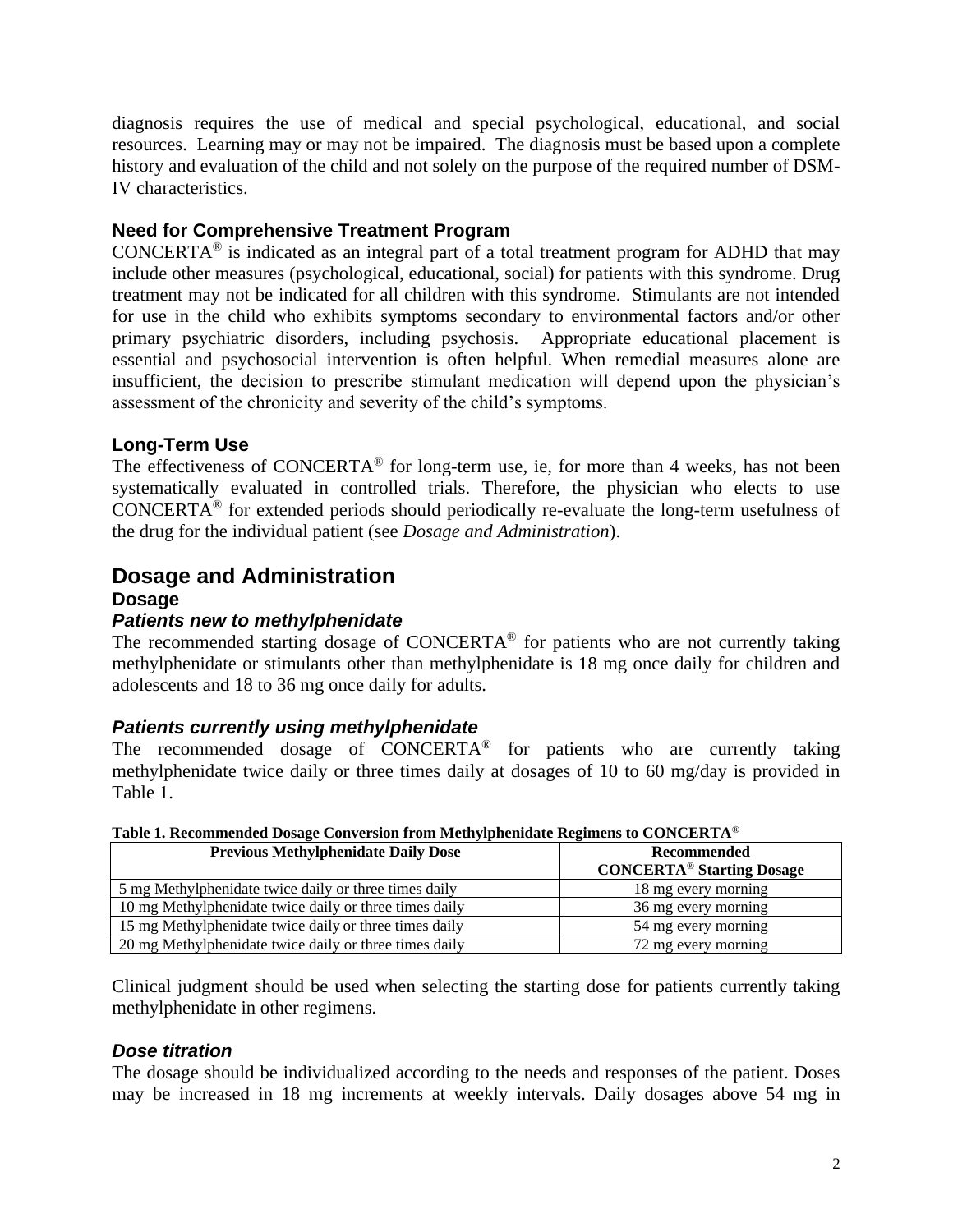children, 72 mg in adolescents have not been studied and are not recommended. Daily dosages above 72 mg in adults are not recommended.

A 27mg dosage strength is available for physicians who wish to prescribe between 18 and 36mg dosage.

#### *Maintenance/extended treatment*

There is no body of evidence available from controlled trials to indicate how long the patient with ADHD should be treated with CONCERTA®. It is generally agreed, however, that pharmacological treatment of ADHD may be needed for extended periods.

Nevertheless, the physician who elects to use CONCERTA® for extended periods in patients with ADHD should periodically re-evaluate the long-term usefulness of the drug for the individual patient with trials off medication to assess the patient's functioning without pharmacotherapy. Improvement may be sustained when the drug is either temporarily or permanently discontinued.

#### *Dose reduction and discontinuation*

If paradoxical aggravation of symptoms or other adverse events occur, the dosage should be reduced, or, if necessary, the drug should be discontinued.

If improvement is not observed after appropriate dosage adjustment over a one- month period, the drug should be discontinued.

# **Administration**

CONCERTA<sup>®</sup> is administered orally once daily. As the effect has been shown to be present 12 hours after dosing, the product should be taken once daily in the morning.

CONCERTA® must be swallowed whole with the aid of liquids, and must not be chewed, divided, or crushed (see *Precautions – Information for Patients*).

CONCERTA® may be administered with or without food (see *Pharmacokinetic Properties – Food effects*).

# **Special populations**

# *Pediatrics (under 6 years of age)*

Use of CONCERTA<sup>®</sup> in patients under six years of age has not been studied in controlled trials. CONCERTA® should not be used in patients under six years old.

Long-term effects of methylphenidate in children are not yet available. Although a causal relationship has not been established, suppression of growth (ie weight gain and/or height) has been reported with the long-term use of stimulants in children. Therefore, patients requiring long-term therapy should be carefully monitored. Patients who are not growing or gaining weight as expected should have their treatment interrupted.

# *Elderly (over 65 years of age)*

Use of CONCERTA<sup>®</sup> in elderly patients over 65 years of age has not been studied in controlled trials.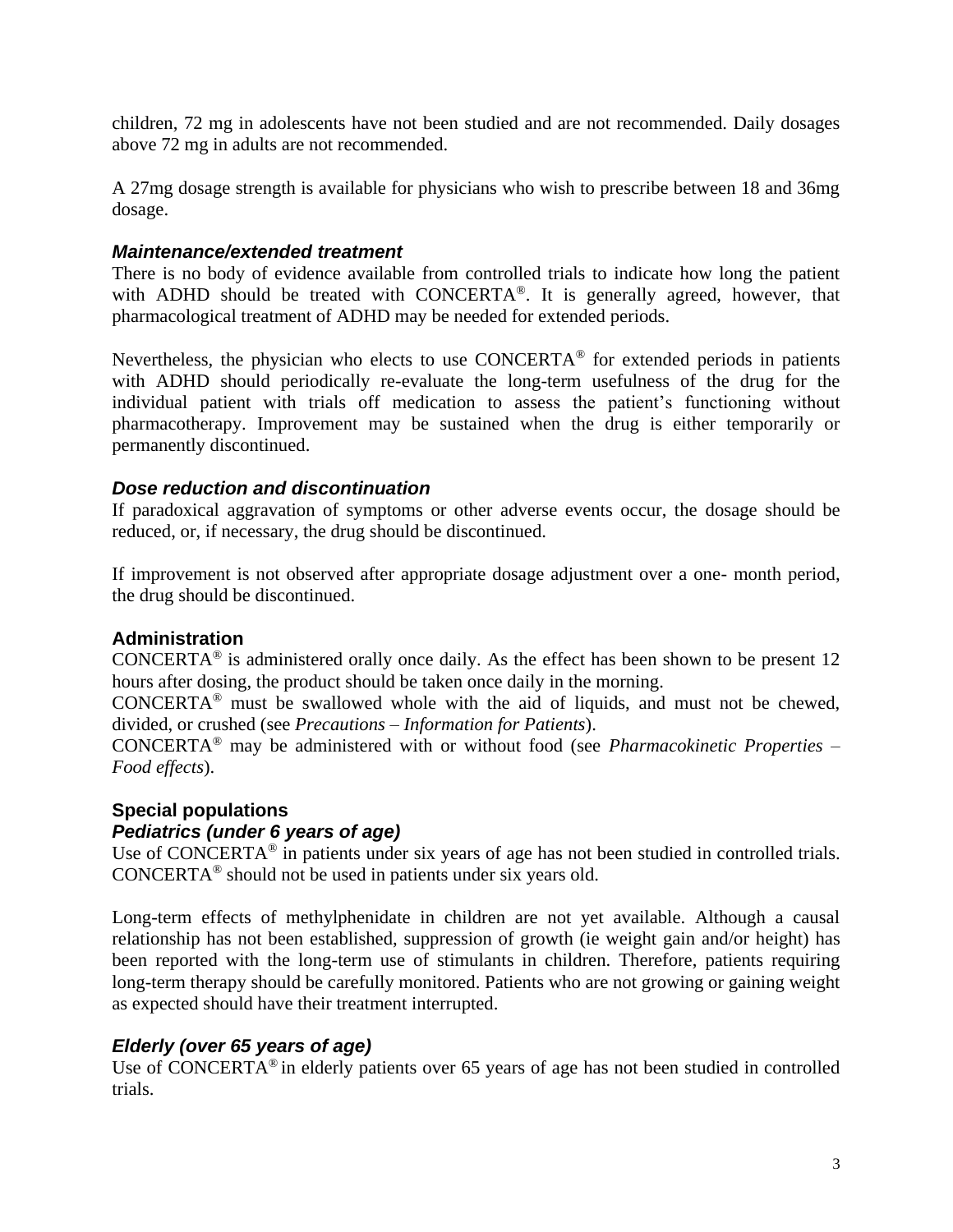# *Renal insufficiency*

There is no experience with the use of CONCERTA<sup>®</sup> in patients with renal insufficiency (see *Pharmacokinetic Properties – Special populations, Renal insufficiency*).

# *Hepatic insufficiency*

There is no experience with the use of CONCERTA<sup>®</sup> in patients with hepatic insufficiency.

# **Contraindications**

CONCERTA® is contraindicated:

- in patients known to be hypersensitive to methylphenidate or other components of the product;
- in patients with glaucoma;
- during treatment with monoamine oxidase (MAO) inhibitors, and also within a minimum of 14 days following discontinuation of a monoamine oxidase (MAO) inhibitor (hypertensive crisis may result) (see *Interactions*);
- in patients with hyperthyroidism;
- in patients with severe angina pectoris;
- in patients with cardiac arrhythmia;
- in patients with phaeochromocytoma.

# **Warnings**

#### **Motor and verbal tics, and worsening of Tourette's syndrome**

Central nervous system (CNS) stimulants, including methylphenidate, have been associated with the onset or exacerbation of motor and verbal tics. Worsening of Tourette's syndrome has also been reported. It is recommended that the family history be assessed, and that the patient is clinically evaluated for tics or Tourette's syndrome before initiating methylphenidate. Regular monitoring for the emergence or worsening of tics or Tourette's syndrome during treatment with methylphenidate is recommended at every dose adjustment and every visit, and treatment discontinued if clinically appropriate.

#### **Depression**

CONCERTA® should not be used to treat severe depression.

# **Fatigue**

CONCERTA® should not be used for the prevention or treatment of normal fatigue states.

# **Long-Term Suppression of Growth**

Sufficient data on the safety of long-term use of methylphenidate in children are not yet available. Although a causal relationship has not been established, suppression of growth (ie, weight gain, and/or height) has been reported with the long-term use of stimulants in children. Therefore, patients requiring long-term therapy should be carefully monitored. Patients who are not growing or gaining weight as expected should have their treatment interrupted.

# **Psychosis**

Clinical experience suggests that in psychotic patients, administration of methylphenidate may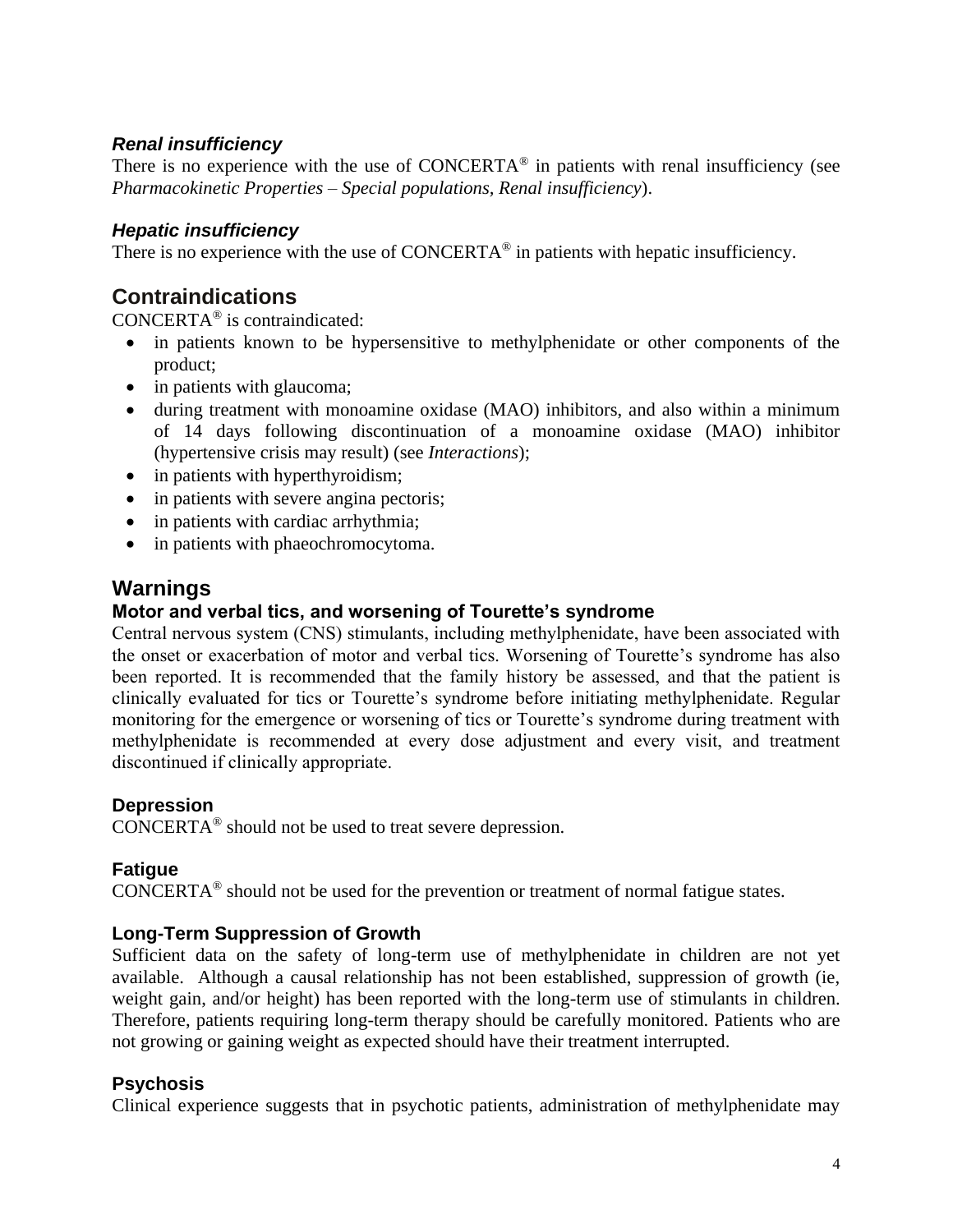exacerbate symptoms of behavior disturbance and thought disorder.

Particular care should be taken in using stimulants to treat ADHD in patients with comorbid bipolar disorder because of concern for possible induction of a mixed/manic episode in such patients.

Treatment emergent psychotic or manic symptoms, e.g. hallucinations, delusional thinking or mania in patients without a prior history of psychotic illness or mania can be caused by stimulants at usual doses. If such symptoms occur, consideration should be given to a possible causal role of the stimulant and discontinuation of treatment may be appropriate.

# *Suicidal Behaviour and Ideation*

There have been post-marketing reports of suicide-related events in patients treated with ADHD drugs, including cases of ideation, attempts, and very rarely, completed suicide. The mechanism of this risk is not known. ADHD and its related co-morbidities may be associated with increased risk of suicidal ideation and/or behaviour.

Therefore, it is recommended for patients treated with ADHD drugs that caregivers and physicians monitor for signs of suicide-related behaviour, including at dose initiation/optimisation and drug discontinuation. Patients should be encouraged to report any distressing thoughts or feelings at any time to their healthcare professional. Patients with emergent suicidal ideation and behaviour should be evaluated immediately. The physician should initiate appropriate treatment of the underlying psychiatric condition and consider a possible change in the ADHD treatment regimen.

# **Seizures**

There is some clinical evidence that methylphenidate may lower the convulsive threshold in patients with prior history of seizures, in patients with prior EEG abnormalities in absence of seizures, and very rarely in absence of history of seizures and no prior EEG evidence of seizures. In the presence of seizures, the drug should be discontinued.

# **Potential for Gastrointestinal Obstruction**

Because the CONCERTA® tablet is non-deformable and does not appreciably change in shape in the GI tract, CONCERTA<sup>®</sup> should not ordinarily be administered to patients with preexisting severe gastrointestinal narrowing (pathologic or iatrogenic, for example: small bowel inflammatory disease, "short gut" syndrome due to adhesions or decreased transit time, past history of peritonitis, cystic fibrosis, chronic intestinal pseudo-obstruction, or Meckel's diverticulum). There have been rare reports of obstructive symptoms in patients with known strictures in association with the ingestion of other drugs in non-deformable controlled-release formulations. Due to the controlled-release design of the tablet, CONCERTA® should only be used in patients who are able to swallow the tablet whole (see *Precautions - Information for Patients*).

# **Hypertension and other Cardiovascular Conditions**

Use cautiously in patients with hypertension. Cardiovascular status and blood pressure should be monitored at appropriate intervals in patients taking CONCERTA®, especially patients with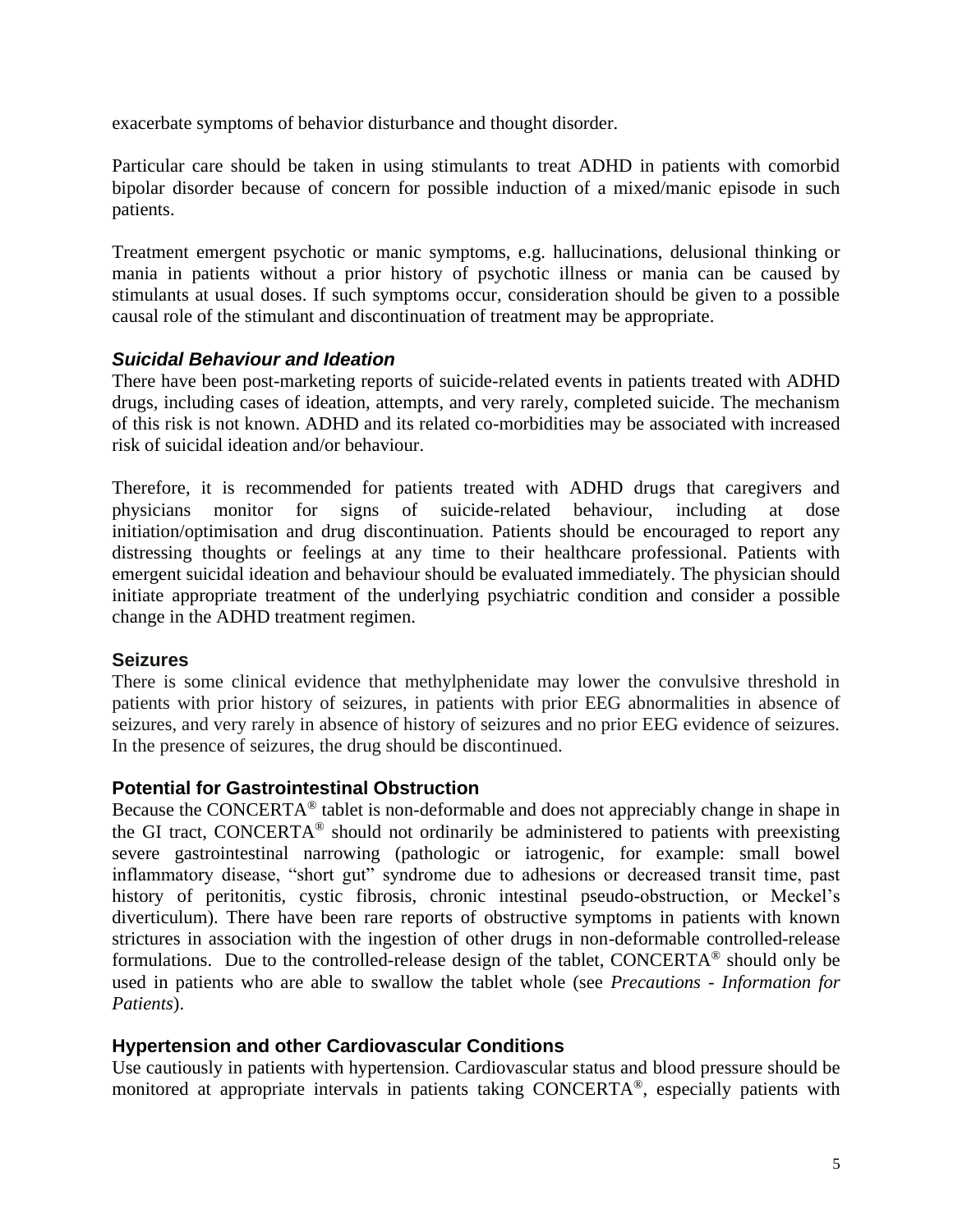hypertension. In the laboratory classroom clinical trials in children (Studies 1 and 2), both CONCERTA® and methylphenidate tid increased resting pulse by an average of 2 to 6 bpm and produced average increases of systolic and diastolic blood pressure of roughly1 to 4 mm Hg during the day, relative to placebo. In placebo-controlled studies in adults, mean increases in resting pulse rate of approximately 4 to 6 bpm were observed with CONCERTA<sup>®</sup> at endpoint vs. a mean change of roughly -2 to 3 bpm with placebo. Mean changes in blood pressure at endpoint ranged from about  $-1$  to 1 mm Hg (systolic) and 0 to 1 mm Hg (diastolic) for CONCERTA<sup>®</sup> and from  $-1$  to 1 mm Hg (Systolic) and  $-2$  to 0 mm Hg (diastolic) for placebo. Therefore, caution is indicated in treating patients whose underlying medical conditions might be compromised by increase in blood pressure or heart rate, eg. those with preexisting hypertension, heart failure, recent myocardial infarction, or hyperthyroidism.

Children, adolescents or adults who are being considered for treatment with stimulant medications should have a careful history (including assessment for a family history of sudden death or ventricular arrhythmia) and physical exam to assess for the presence of cardiac disease, and should receive further cardiac evaluation if findings suggest such disease (e.g., electrocardiogram and echocardiogram). Patients who develop symptoms such as exertional chest pain, unexplained syncope, or other symptoms suggestive of cardiac disease during stimulant treatment should undergo a prompt cardiac evaluation.

# **Increased intraocular pressure and glaucoma**

There have been reports of a transient elevation of intraocular pressure (IOP) associated with methylphenidate treatment. The use of  $CONCERTA<sup>®</sup>$  in patients with glaucoma is contraindicated (*See Contraindications*). Patients at risk for acute angle closure glaucoma (e.g., patients with significant hyperopia) must be closely monitored.

# **Serious Cardiovascular Events** *Children and Adolescents*

Sudden death has been reported in association with central nervous system (CNS) stimulant treatment at usual doses in children and adolescents with structural cardiac abnormalities or other serious heart problems. Although some serious heart problems alone carry an increased risk of sudden death, stimulant products generally should not be used in children or adolescents with known serious structural cardiac abnormalities, cardiomyopathy, serious heart rhythm abnormalities, or other serious cardiac problems that may place them at increased vulnerability to the sympathomimetic effects of a stimulant drug.

# *Adults*

Sudden deaths, stroke, and myocardial infarction have been reported in adults taking stimulant drugs at usual doses for ADHD. Although the role of stimulants in these adult cases is also unknown, adults have a greater likelihood than children of having serious structural cardiac abnormalities, cardiomyopathy, serious heart rhythm abnormalities, coronary artery disease, or other serious cardiac problems. Adults with such abnormalities should also generally not be treated with stimulant drugs.

It is essential that children, adolescents or adults with pre-existing structural cardiac abnormalities or other serious heart problems being considered for treatment are assessed by a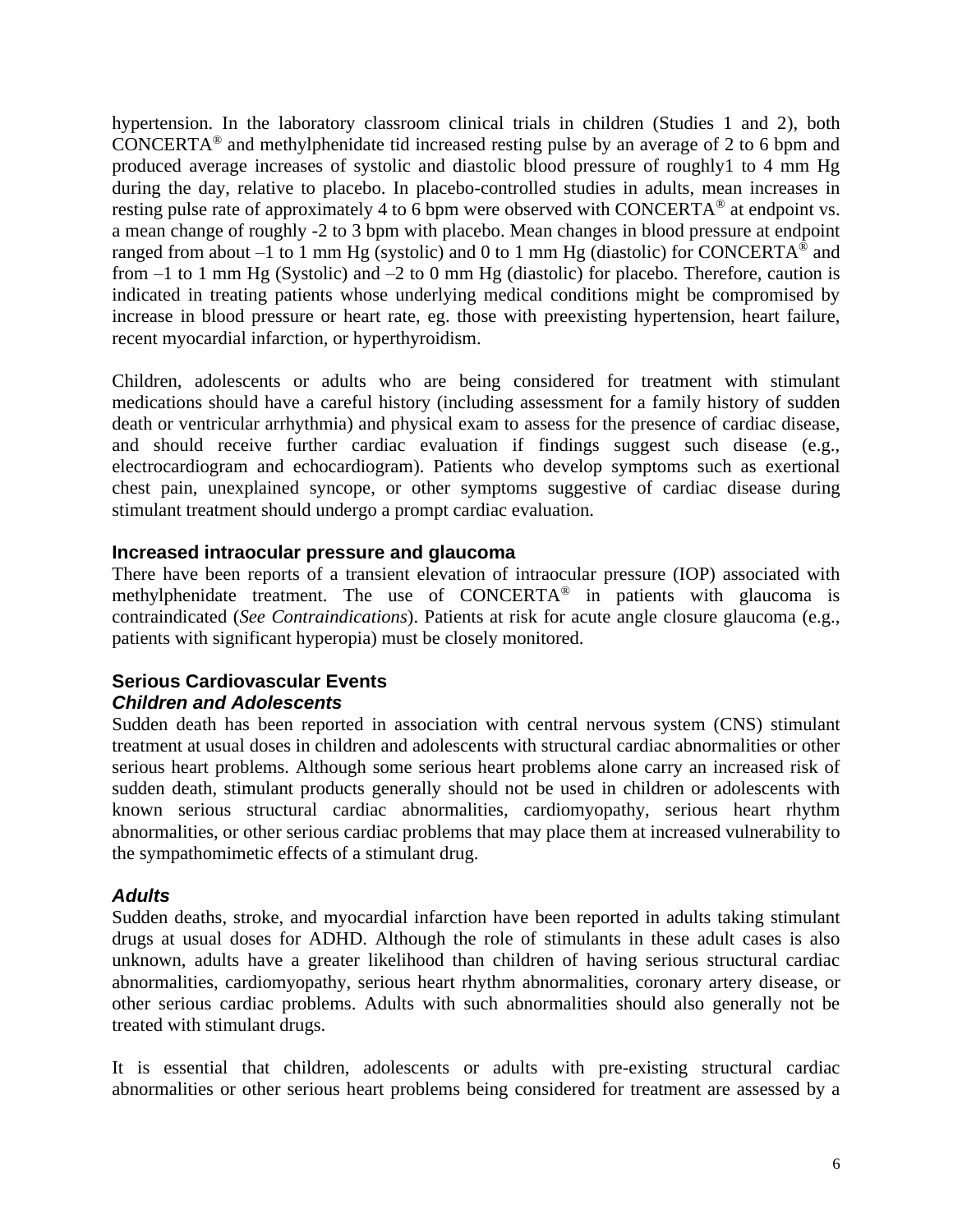cardiologist before initiating treatment. Ongoing cardiologist supervision should be maintained throughout treatment in these patients.

# **Aggression, anxiety and agitation**

Aggressive behavior, marked anxiety, or agitation are often observed in patients with ADHD, and have been reported in patients treated with CONCERTA® (see Adverse Reactions). Anxiety led to discontinuation of CONCERTA<sup>®</sup> in some patients. It is recommended to monitor patients beginning treatment with CONCERTA® for the appearance of, or worsening of, aggressive behavior, marked anxiety, or agitation.

# **Priapism**

Prolonged and painful erections requiring immediate medical attention (sometimes including surgical intervention), have been reported with methylphenidate products, including CONCERTA®, in both pediatric and adult patients (see *Adverse Reactions*). Priapism can develop after some time on methylphenidate, often subsequent to an increase in dose. Priapism has also appeared during a period of methylphenidate withdrawal (drug holidays or during discontinuation). Patients who develop abnormally sustained erections or frequent and painful erections should seek immediate medical attention.

# **Cerebrovascular disorders**

Cerebrovascular disorders (including cerebral vasculitis and cerebral hemorrhage) have been reported with the use of CONCERTA® (see Adverse Reactions). Consider cerebrovascular disorders as a possible diagnosis in any patient who develops new neurological symptoms that are consistent with cerebral ischemia during CONCERTA® therapy. These symptoms could include severe headache, unilateral weakness or paralysis, and impairment of coordination, vision, speech, language, or memory. If a cerebrovascular disorder is suspected during treatment, discontinue CONCERTA® immediately. Early diagnosis may guide subsequent treatment.

In patients with pre-existing cerebrovascular disorders (e.g., aneurysm, vascular malformations/anomalies), treatment with CONCERTA® is not recommended.

# **Drug Dependence**

CONCERTA® should be given cautiously to patients with a history of drug or alcohol dependence. Chronic abusive use can lead to marked tolerance and psychological dependence with varying degrees of abnormal behaviour. Careful supervision is required during withdrawal from abusive use since severe depression may occur. Withdrawal following chronic therapeutic use may unmask symptoms of the underlying disorder that may require follow-up.

# **Changing from one extended-release methylphenidate product to another**

The efficacy and tolerability profile of CONCERTA<sup>®</sup> over the dosing period is determined by the specific release profile of the product. Other extended-release methylphenidate formulations with different release profiles may have different efficacy and tolerability profiles. If changing from one extended-release methylphenidate product to another, it is recommended that this be carried out only with additional medical supervision.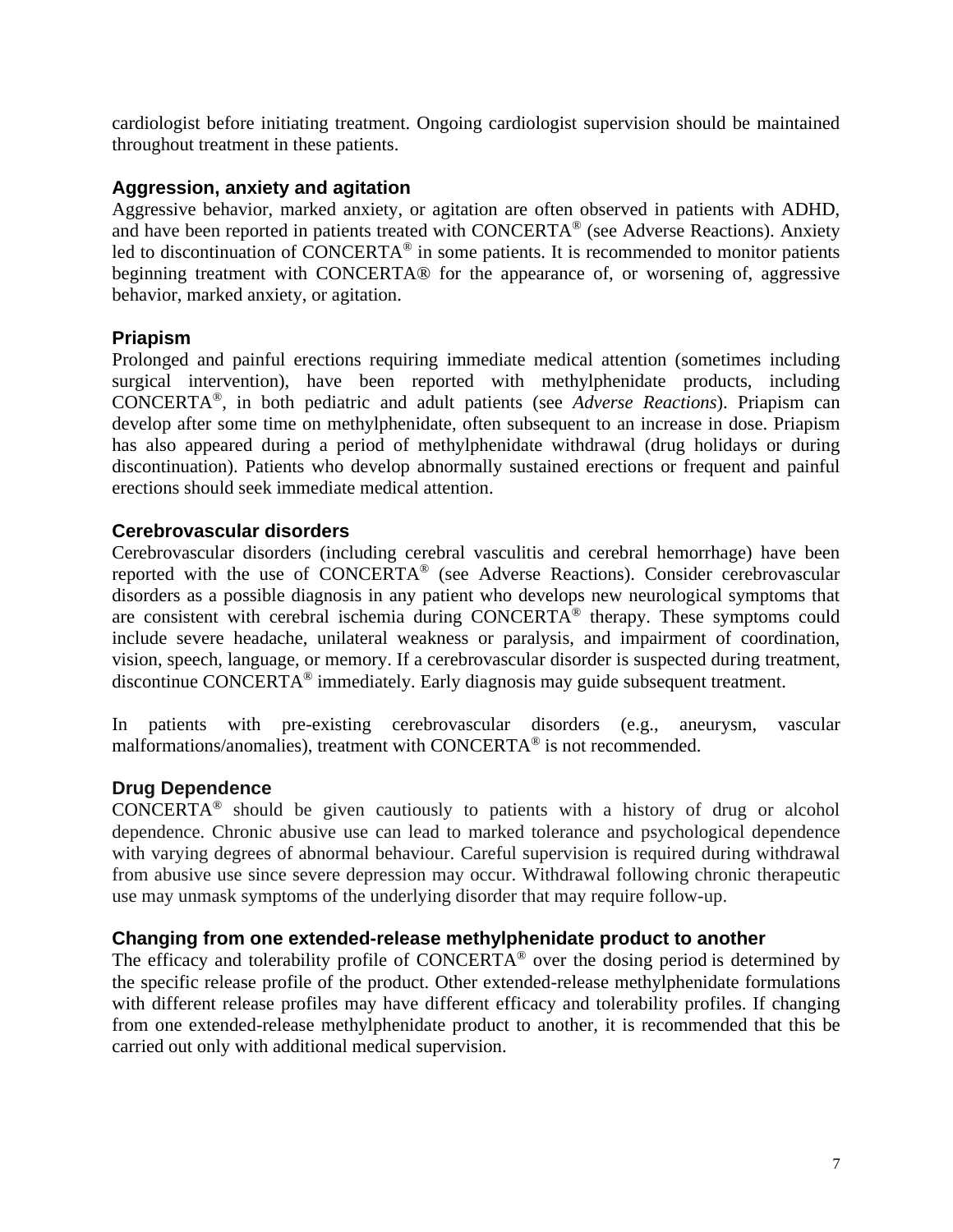# **Precautions Hematologic Monitoring**

Periodic hematologic monitoring (Complete Blood Count, differential, and platelet counts) is advised during prolonged therapy.

# **Information for patients**

Patients should be informed that CONCERTA® should be swallowed whole with the aid of liquids. Tablets should not be chewed, divided, or crushed. The medication is contained within a non-absorbable shell designed to release the drug at a controlled rate. The tablet shell, along with insoluble core components, is eliminated from the body, patients should not be concerned if they occasionally notice in their stool something that looks like a tablet.

# **Carcinogenesis, Mutagenesis, and Impairment of Fertility**

In a lifetime carcinogenicity study carried out in B8C3F1 mice, methylphenidate caused an increase in hepatocellular adenomas and, in males only, an increase in hepatoblastomas at a daily dose of approximately 60 mg/kg/day. This dose is approximately 30 times and 4 times the maximum recommended human dose of CONCERTA<sup>®</sup> on a mg/kg and mg/m<sup>2</sup> basis, respectively. Hepatoblastoma is a relatively rare rodent malignant tumor type. There was no increase in total malignant hepatic tumors, and the significance of these results to humans is unknown.

Methylphenidate did not cause increases in tumors in a lifetime carcinogenicity study carried out in F344 rats, the highest dose used was approximately 45 mg/kg/day, which is approximately 22 times and 5 times the maximum recommended human dose of CONCERTA® on a mg/kg and mg/m basis, respectively.

In a 24-week carcinogenicity study in the transgenic mouse strain  $p53+/-$ , which is sensitive to genotoxic carcinogens, there was no evidence of carcinogenicity. Male and female mice were fed diets containing the same concentration of methylphenidate as in the life-time carcinogenicity study; the high-dose groups were exposed to 60 to 74 mg/kg/day of methylphenidate.

Methylphenidate was not mutagenic in the in vitro Ames reverse mutation assay or the in vitro mouse lymphoma cell forward mutation assay. Sister chromatid exchanges and chromosome aberrations were increased, indicative of a weak clastogenic response, in an in vitro assay in cultured Chinese Hamster Ovary cells. Methylphenidate was negative in vivo in males and females in the mouse bone marrow micronucleus assay.

Methylphenidate did not impair fertility in male or female mice that were fed diets containing the drug in an 18-week Continuous Breeding study. The study was conducted at doses up to 160 mg/kg/day, approximately 80-fold and 8-fold the highest recommended human dose of CONCERTA<sup>®</sup> on a mg/kg and mg/m basis, respectively.

# **Pregnancy: Teratogenic Effects**

Pregnancy Category C: Methylphenidate has been shown to have teratogenic effects in rabbits when given in doses of 200 mg/kg/day, which is approximately 100 times and 40 times the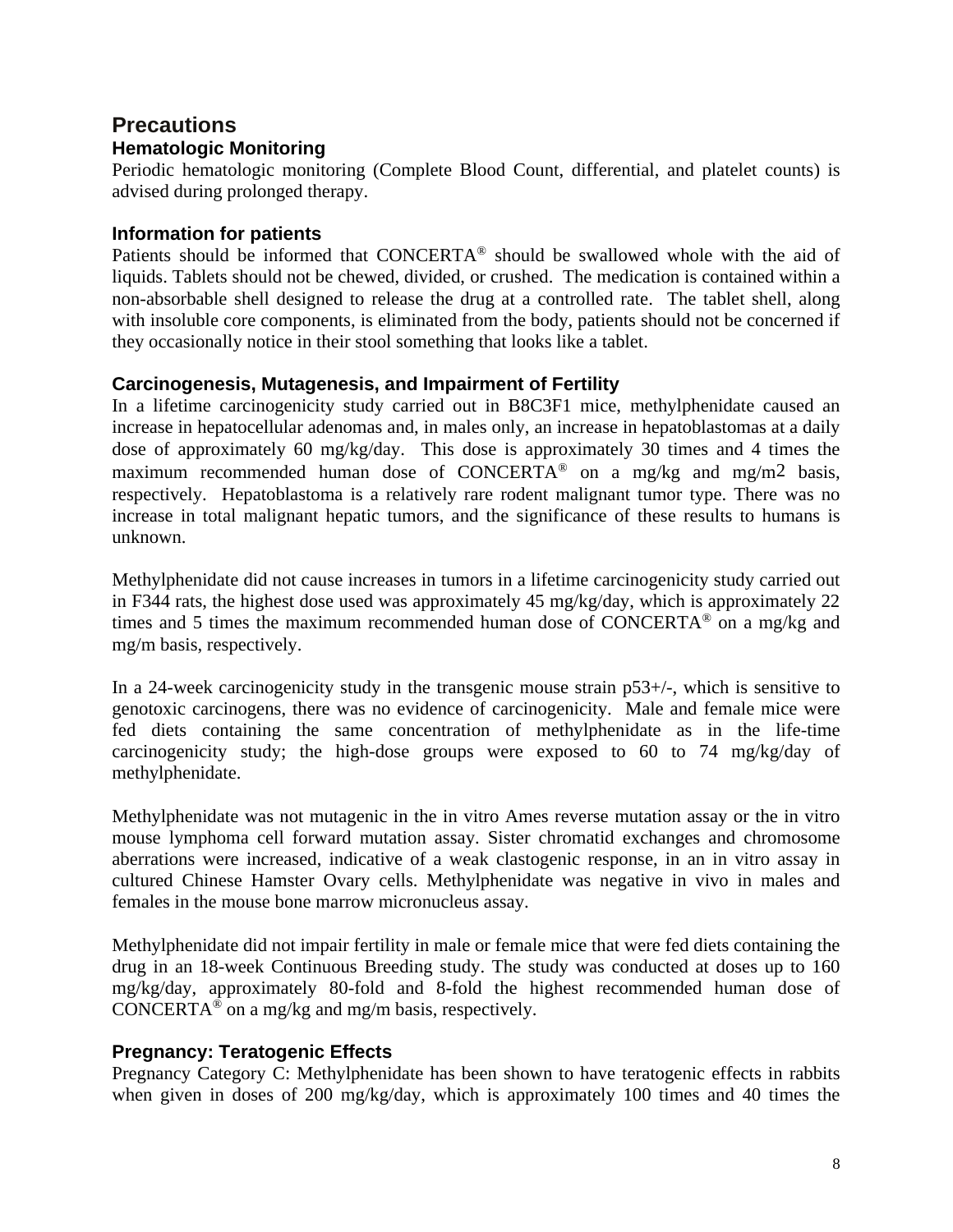maximum recommended human dose on a mg/kg and mg/m2 basis, respectively.

A reproduction study in rats revealed no evidence of harm to the fetus at oral doses up to 30/mg/kg/day, approximately 15-fold and 3-fold the maximum recommended human dose of CONCERTA<sup>®</sup> on a mg/kg and mg/m basis, respectively. The approximate plasma exposure to methylphenidate plus its main metabolite PPAA in pregnant rats was 2 times that seen in trials in volunteers and patients with the maximum recommended dose of CONCERTA® based on the AUC.

The safety of methylphenidate for use during human pregnancy has not been established. There are no adequate and well controlled studies in pregnant women, CONCERTA® should be used during pregnancy only if the potential benefit justifies the potential risk to the fetus.

# **Nursing Mothers**

Methylphenidate has been detected in human milk. Based on breast milk sampling from five mothers, methylphenidate concentrations in human milk resulted in infant doses of 0.16% to 0.7% of the maternal weight adjusted dosage, and a milk to maternal plasma ratio ranging between 1.1 and 2.7. Caution should be exercised if CONCERTA® is administered to a nursing woman.

# **Pediatric Use**

The safety and efficacy of CONCERTA® in children under 6 years old have not been established. Long-term effects of methylphenidate in children have not been well established (see *Special Populations*).

# **Effects on Ability to Drive and Use Machines**

Stimulants may impair the ability of the patient to operate potentially hazardous machinery or vehicles or when engaging in other potentially hazardous activities. Patients should be cautioned accordingly until they are reasonably certain that CONCERTA® does not adversely affect their ability to engage in such activities.

# **Interactions**

CONCERTA<sup>®</sup> should not be used in patients being treated (currently or within the preceding two weeks) with MAO inhibitors (see *Contraindications*).

Because of possible effects on blood pressure, CONCERTA<sup>®</sup> should be used cautiously with vasopressor agents.

CONCERTA® may decrease the effectiveness of drugs used to treat hypertension. It is recommended to monitor blood pressure and adjust the dosage of the antihypertensive drug as needed (see *Warnings – Hypertension and other Cardiovascular Conditions*).

Concomitant use of halogenated anesthetics and CONCERTA® may increase the risk of sudden blood pressure and heart rate increase during surgery. It is recommended to avoid use of CONCERTA<sup>®</sup> in patients being treated with anesthetics on the day of surgery.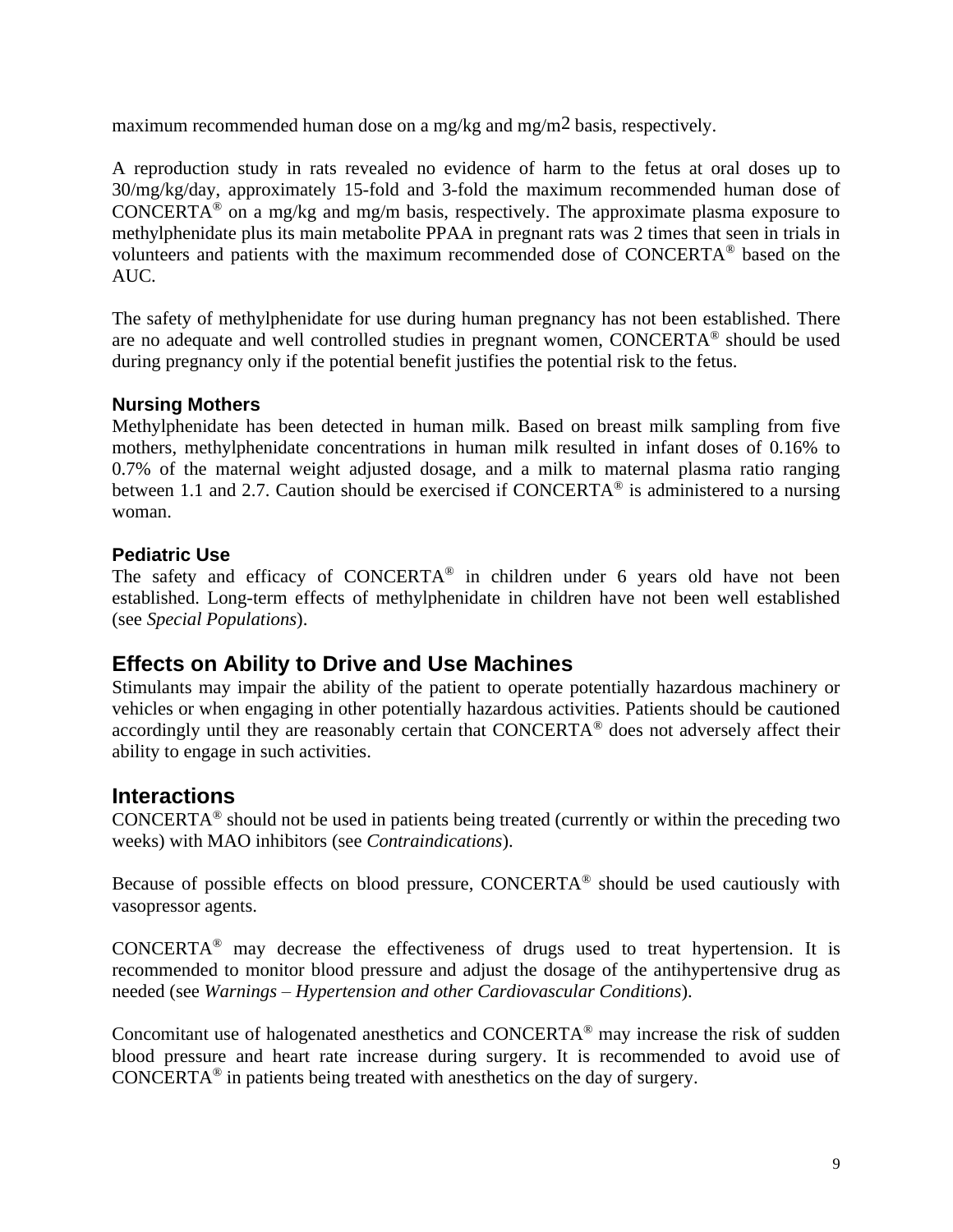There have been reports of serotonin syndrome following coadministration of methylphenidate with serotonergic drugs. If concomitant use of CONCERTA<sup>®</sup> with a serotonergic drug is warranted, prompt recognition of the symptoms of serotonin syndrome is important. CONCERTA® must be discontinued as soon as possible if serotonin syndrome is suspected.

Because a predominant action of methylphenidate is to increase extracellular dopamine levels, CONCERTA® may be associated with pharmacodynamic interactions when co-administered with some antipsychotics. Caution is warranted in patients receiving both CONCERTA<sup>®</sup> and an antipsychotic, as extrapyramidal symptoms could emerge when these drugs are administered concomitantly or when adjusting the dosage of one or both drugs.

Human pharmacologic studies have shown that methylphenidate may inhibit the metabolism of coumarin anticoagulants, anticonvulsants (e.g., phenobarbital, phenytoin, primidone), and some antidepressants (tricyclics, and selective serotonin reuptake inhibitors). Downward dose adjustment of these drugs may be required when given concomitantly with methylphenidate. It may be necessary to adjust the dosage and monitor plasma drug concentrations (or, in the case of coumarin, coagulation times), when initiating or discontinuing concomitant methylphenidate.

# **Adverse Reactions**

Throughout this section, adverse reactions are presented. Adverse reactions are adverse events that were considered to be reasonably associated with the use of methylphenidate hydrochloride based on the comprehensive assessment of the available adverse event information. A causal relationship with methylphenidate hydrochloride usually cannot be reliably established in individual cases. Further, because clinical trials are conducted under widely varying conditions, adverse reaction rates observed in the clinical trials of a drug cannot be directly compared to rates in the clinical trials of another drug and may not reflect the rates observed in clinical practice.

# **Clinical trial data**

# *Double-blind data – adverse reactions reported at 1% frequency*

Adverse reactions in either the pediatric or adult double-blind adverse reactions tables may be relevant for both patient populations.

# *Pediatric Patients*

The safety of CONCERTA<sup>®</sup> was evaluated in 639 pediatric patients (children and adolescents) with ADHD who participated in 4 placebo-controlled, double-blind clinical trials. Three of the studies were conducted in children aged 6-12 years of age: two were cross-over studies in which patients received CONCERTA® (doses of either 18 mg, 36 mg or 54 mg per day), immediate release methylphenidate and placebo for each of 7 days. The third study was a parallel group comparison in which patients were randomised to CONCERTA<sup>®</sup> (doses of either 18 mg, 36 mg) or 54 mg per day), immediate release methylphenidate or placebo for 28 days. In a fourth study, adolescents aged 13-18 years, receiving CONCERTA® doses of 18 mg, 36 mg, 54 mg or 72 mg per day were randomised into a two week placebo-controlled, double-blind phase following an open-label 4 weeks titration phase. The information presented in this section was derived from pooled data.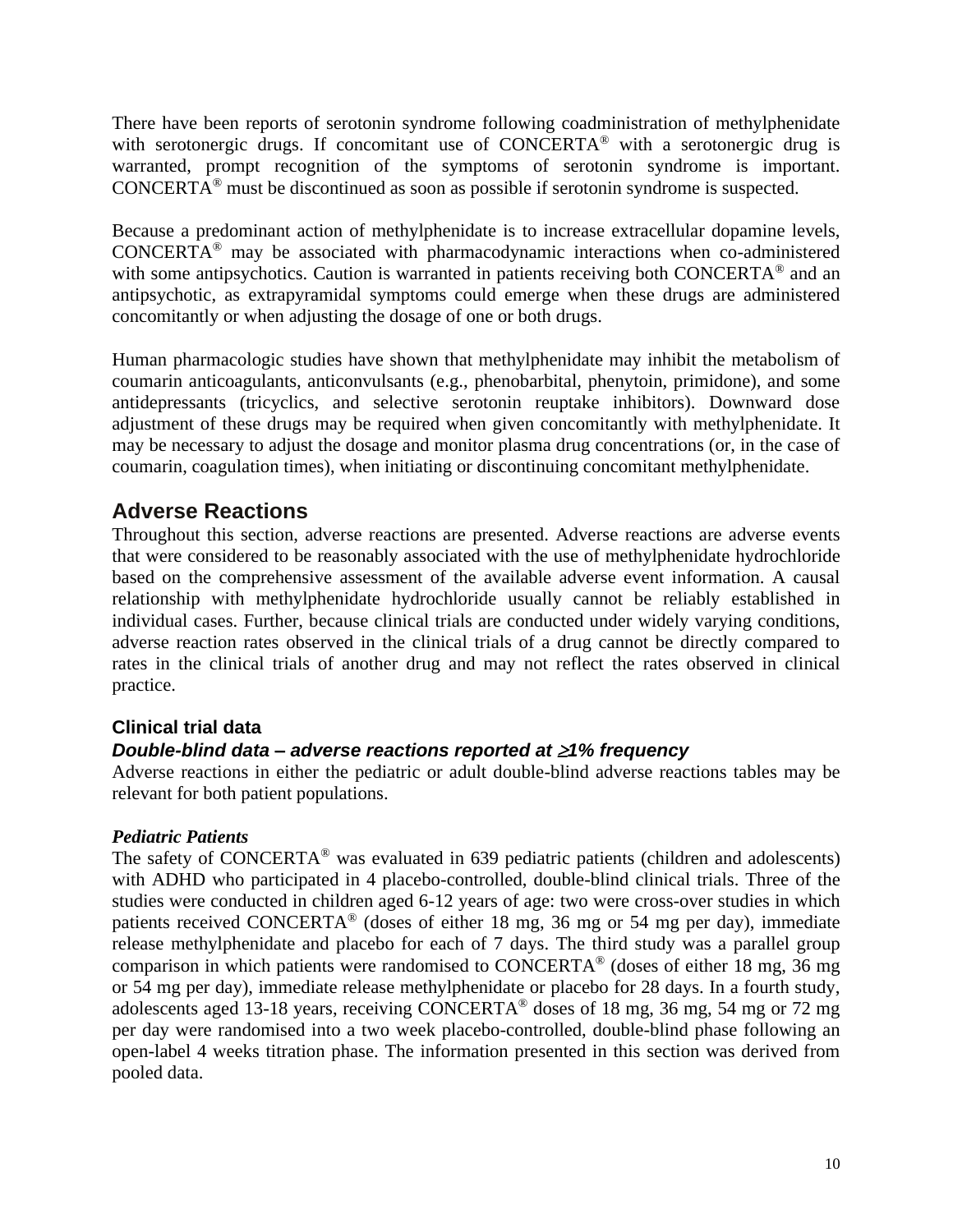Adverse reactions reported by  $\geq$ 1% of CONCERTA<sup>®</sup>-treated children and adolescent patients in these trials are shown in Table 2.

| Table 2. Adverse Reactions Reported by $\geq$ 1% of CONCERTA®-Treated Children and Adolescent Patients in<br>4 Placebo-Controlled, Double-Blind Clinical Trials |                                                |                                              |  |
|-----------------------------------------------------------------------------------------------------------------------------------------------------------------|------------------------------------------------|----------------------------------------------|--|
| <b>System/Organ Class</b><br><b>Adverse Reaction</b>                                                                                                            | <b>CONCERTA®</b><br>$(n=321)$<br>$\frac{0}{0}$ | <b>Placebo</b><br>$(n=318)$<br>$\frac{0}{0}$ |  |
| <b>Infections and Infestations</b>                                                                                                                              |                                                |                                              |  |
| Nasopharyngitis                                                                                                                                                 | 2.8                                            | 2.2                                          |  |
| <b>Psychiatric Disorders</b>                                                                                                                                    |                                                |                                              |  |
| Insomnia*                                                                                                                                                       | 2.8                                            | 0.3                                          |  |
| <b>Nervous System Disorders</b>                                                                                                                                 |                                                |                                              |  |
| Headache                                                                                                                                                        | 10.6                                           | 11.9                                         |  |
| <b>Dizziness</b>                                                                                                                                                | 1.9                                            | 0                                            |  |
| <b>Respiratory, Thoracic and Mediastinal Disorders</b>                                                                                                          |                                                |                                              |  |
| Cough                                                                                                                                                           | 1.9                                            | 0.9                                          |  |
| Oropharyngeal Pain                                                                                                                                              | 1.2                                            | 0.9                                          |  |
| <b>Gastrointestinal Disorders</b>                                                                                                                               |                                                |                                              |  |
| Abdominal Pain upper                                                                                                                                            | 6.2                                            | 3.8                                          |  |
| Vomiting                                                                                                                                                        | 2.8                                            | 1.6                                          |  |
| <b>General Disorders and Administration Site Conditions</b>                                                                                                     |                                                |                                              |  |
| Pyrexia                                                                                                                                                         | 2.2                                            | 0.9                                          |  |

\*Terms of Initial insomnia (CONCERTA®=0.6%) and Insomnia (CONCERTA®=2.2%) are combined into Insomnia.

The majority of adverse reactions were mild to moderate in severity.

#### *Adult Patients*

The safety of CONCERTA® was evaluated in 905 adult patients with ADHD who participated in 3 placebo-controlled, double-blind clinical trials. The information presented in this section was derived from pooled data.

Adverse reactions reported by  $\geq$ 1% of CONCERTA<sup>®</sup>-treated adult patients in these trials are shown in Table 3.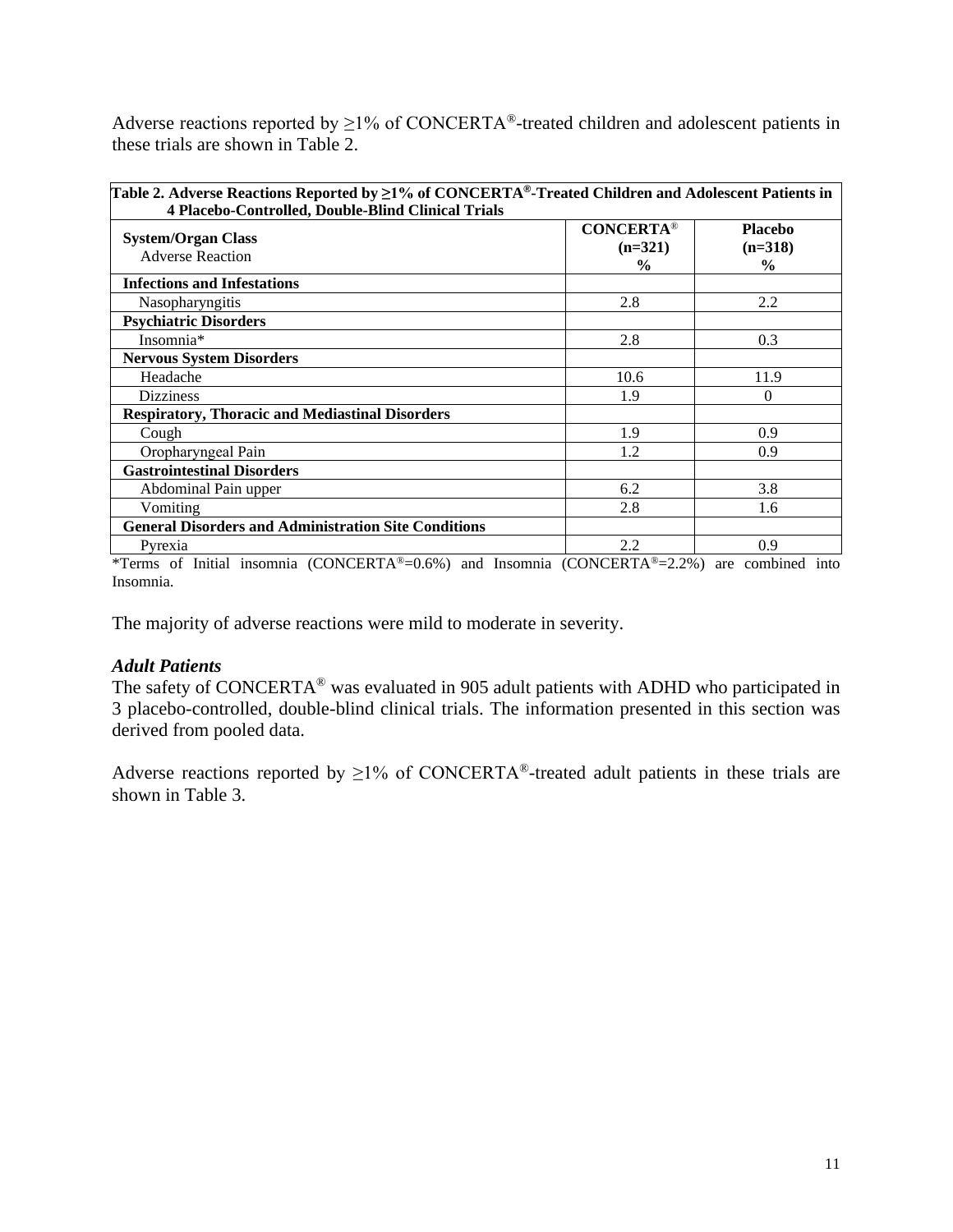| Table 3. Adverse Reactions Reported by ≥1% of CONCERTA®-Treated Adult Patients in<br>3 Placebo-Controlled, Double-Blind Clinical Trials |                   |                  |
|-----------------------------------------------------------------------------------------------------------------------------------------|-------------------|------------------|
| <b>System/Organ Class</b>                                                                                                               | <b>CONCERTA®</b>  | <b>Placebo</b>   |
| <b>Adverse Reaction</b>                                                                                                                 |                   |                  |
|                                                                                                                                         | $(n=596)$<br>$\%$ | $(n=309)$        |
| <b>Infections and Infestations</b>                                                                                                      |                   | %                |
|                                                                                                                                         |                   |                  |
| Upper respiratory tract infection<br><b>Sinusitis</b>                                                                                   | 1.7               | 1.0              |
| <b>Metabolism and Nutrition Disorders</b>                                                                                               | 1.3               | 1.0              |
| Decreased appetite                                                                                                                      | 24.8              | 6.1              |
| Anorexia                                                                                                                                | 4.2               | $\Omega$         |
| <b>Psychiatric Disorders</b>                                                                                                            |                   |                  |
| Insomnia                                                                                                                                | 13.3              | 7.8              |
| Anxiety                                                                                                                                 | 8.4               | 2.9              |
| Initial insomnia                                                                                                                        | 5.7               | 2.6              |
| Depressed mood                                                                                                                          | 4.4               | 2.6              |
| Restlessness                                                                                                                            | 4.0               | $\overline{0}$   |
| Agitation                                                                                                                               | 3.2               | 0.6              |
| Nervousness                                                                                                                             | 2.3               | 0.6              |
| <b>Bruxism</b>                                                                                                                          | 1.5               | 0.6              |
|                                                                                                                                         | 1.5               |                  |
| Depression                                                                                                                              |                   | 0.6              |
| Affect lability<br>Libido decreased*                                                                                                    | 1.3<br>1.5        | 0.6<br>0.6       |
|                                                                                                                                         |                   |                  |
| Panic attack                                                                                                                            | 1.3               | 0.3              |
| Tension                                                                                                                                 | 1.3<br>1.2        | 0.3              |
| Aggression                                                                                                                              |                   | 0.6              |
| Confusional state                                                                                                                       | 1.0               | 0.3              |
| <b>Nervous System Disorders</b>                                                                                                         |                   |                  |
| Headache                                                                                                                                | 24.2              | 18.8             |
| <b>Dizziness</b>                                                                                                                        | 7.4               | 5.5              |
| Tremor                                                                                                                                  | 3.4               | 0.6              |
| Paresthesia                                                                                                                             | 1.2               | $\Omega$         |
| Tension headache                                                                                                                        | 1.0               | 0.3              |
| <b>Eye Disorders</b>                                                                                                                    |                   |                  |
| Accommodation disorder                                                                                                                  | 1.3               | $\boldsymbol{0}$ |
| Vision blurred                                                                                                                          | 1.3               | 1.0              |
| <b>Ear and Labyrinth Disorders</b>                                                                                                      |                   |                  |
| Vertigo                                                                                                                                 | 2.0               | 0.3              |
| <b>Cardiac Disorders</b>                                                                                                                |                   |                  |
| Tachycardia                                                                                                                             | 6.0               | $\boldsymbol{0}$ |
| Palpitations                                                                                                                            | 4.5               | 0.6              |
| <b>Vascular Disorders</b>                                                                                                               |                   |                  |
| Hypertension                                                                                                                            | 2.2               | 1.6              |
| Hot flush                                                                                                                               | 1.3               | 0.6              |
| <b>Respiratory, Thoracic and Mediastinal Disorders</b>                                                                                  |                   |                  |
| Oropharyngeal pain                                                                                                                      | 1.5               | 1.3              |
| Cough                                                                                                                                   | 1.2               | 1.0              |
| Dyspnea                                                                                                                                 | 1.2               | 0.6              |
| <b>Gastrointestinal Disorders</b>                                                                                                       |                   |                  |
| Dry mouth                                                                                                                               | 15.1              | 3.6              |
| Nausea                                                                                                                                  | 14.3              | 4.9              |
| Dyspepsia                                                                                                                               | 2.0               | 1.9              |
| Vomiting                                                                                                                                | 1.8               | 0.6              |
| Constipation                                                                                                                            | 1.5               | 0.6              |
| <b>Skin and Subcutaneous Tissue Disorders</b>                                                                                           |                   |                  |
| Hyperhidrosis                                                                                                                           | 5.7               | 1.3              |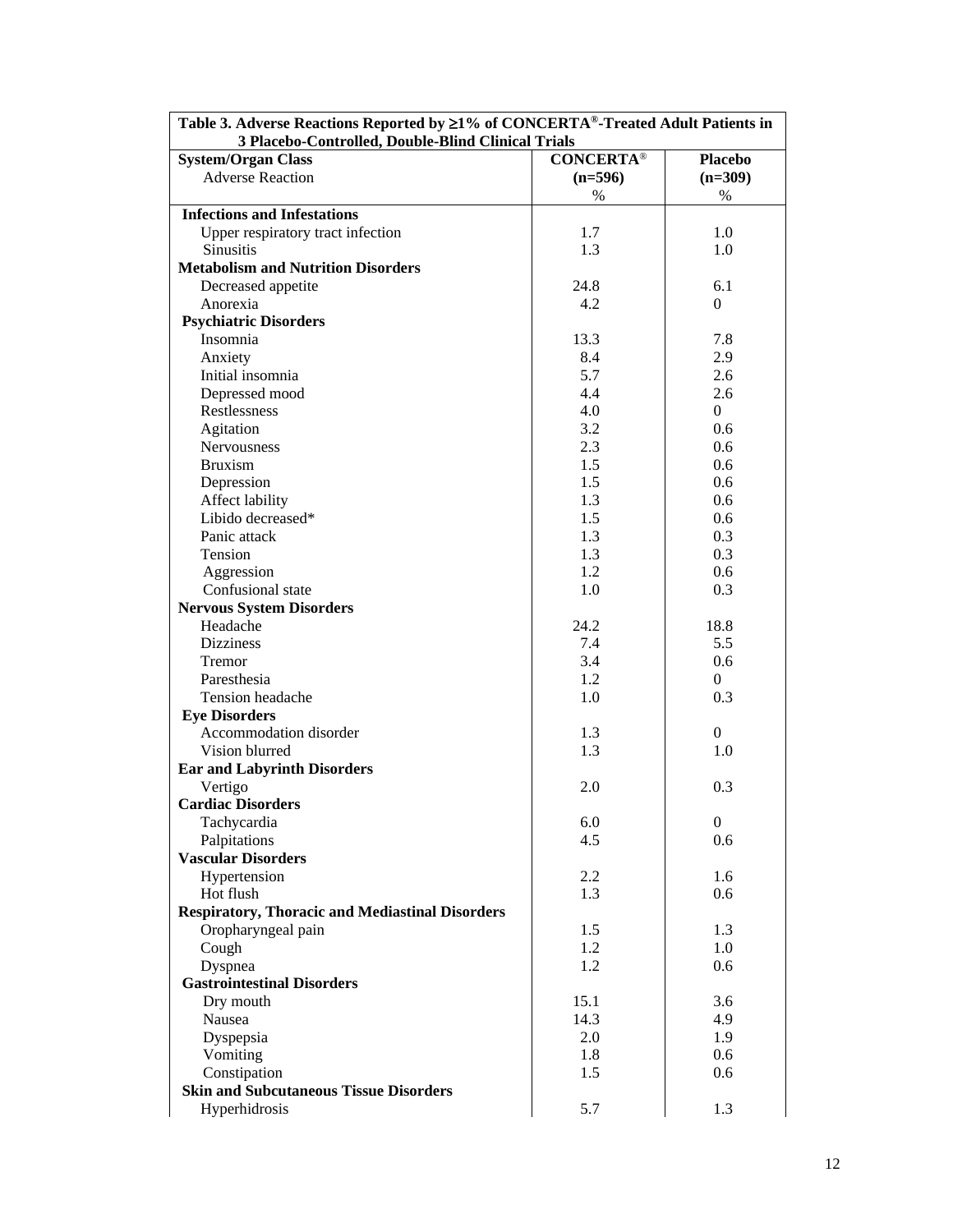| Table 3. Adverse Reactions Reported by ≥1% of CONCERTA®-Treated Adult Patients in |                  |                  |
|-----------------------------------------------------------------------------------|------------------|------------------|
| 3 Placebo-Controlled, Double-Blind Clinical Trials                                |                  |                  |
| <b>System/Organ Class</b>                                                         | <b>CONCERTA®</b> | <b>Placebo</b>   |
| <b>Adverse Reaction</b>                                                           | $(n=596)$        | $(n=309)$        |
|                                                                                   | $\%$             | $\frac{0}{0}$    |
| <b>Musculoskeletal and Connective Tissue Disorders</b>                            |                  |                  |
| Muscle tightness                                                                  | 1.3              | $\Omega$         |
| Muscle spasms                                                                     | 1.0              | 0.3 <sup>2</sup> |
| <b>Reproductive System and Breast Disorder</b>                                    |                  |                  |
| Erectile dysfunction                                                              | 1.0              | 0.3              |
| <b>General Disorders and Administration Site</b>                                  |                  |                  |
| <b>Conditions</b>                                                                 |                  |                  |
| Irritability                                                                      | 5.2              | 2.9              |
| Fatigue                                                                           | 4.7              | 4.2              |
| Thirst                                                                            | 1.8              | 0.6              |
| Asthenia                                                                          | 1.2              | $\Omega$         |
| <b>Investigations</b>                                                             |                  |                  |
| Weight decreased                                                                  | 8.7              | 3.6              |
| Heart rate increased                                                              | 3.0              | 1.9              |
| Blood pressure increased                                                          | 2.5              | 1.9              |
| Alanine aminotransferase increased                                                | 1.0              | 0                |

\* The adverse reaction Libido decreased includes the preferred term Loss of libido

The majority of adverse reactions were mild to moderate in severity.

# *Open-label data – Adverse reactions reported at 1% frequency*

The safety of CONCERTA® was evaluated in 3782 pediatric and adult patients with ADHD who participated in 12 open-label clinical trials. The information presented in this section was derived from pooled data.

Adverse reactions reported by  $\geq 1\%$  of CONCERTA<sup>®</sup>-treated patients in these trials and not listed in Tables 2 and 3 are shown in Table 4.

| Table 4. Adverse Reactions Reported by ≥1% of CONCERTA®-Treated Patients in 12<br><b>Open-Label Clinical Trials</b> |                                                 |  |
|---------------------------------------------------------------------------------------------------------------------|-------------------------------------------------|--|
| <b>System/Organ Class</b><br><b>Adverse Reaction</b>                                                                | <b>CONCERTA®</b><br>$(n=3782)$<br>$\frac{0}{0}$ |  |
| <b>Psychiatric Disorders</b>                                                                                        |                                                 |  |
| Tic                                                                                                                 | 2.0                                             |  |
| Mood swings                                                                                                         | 1.1                                             |  |
| <b>Nervous System Disorders</b>                                                                                     |                                                 |  |
| Somnolence                                                                                                          | 1.0                                             |  |
| <b>Gastrointestinal Disorders</b>                                                                                   |                                                 |  |
| Diarrhea                                                                                                            | 2.4                                             |  |
| Abdominal discomfort                                                                                                | 1.3                                             |  |
| Abdominal pain                                                                                                      | 1.2                                             |  |
| <b>Skin and Subcutaneous Tissue Disorders</b>                                                                       |                                                 |  |
| Rash                                                                                                                | 1.3                                             |  |
| <b>General Disorders and Administration Site Conditions</b>                                                         |                                                 |  |
| Feeling jittery                                                                                                     | 1.4                                             |  |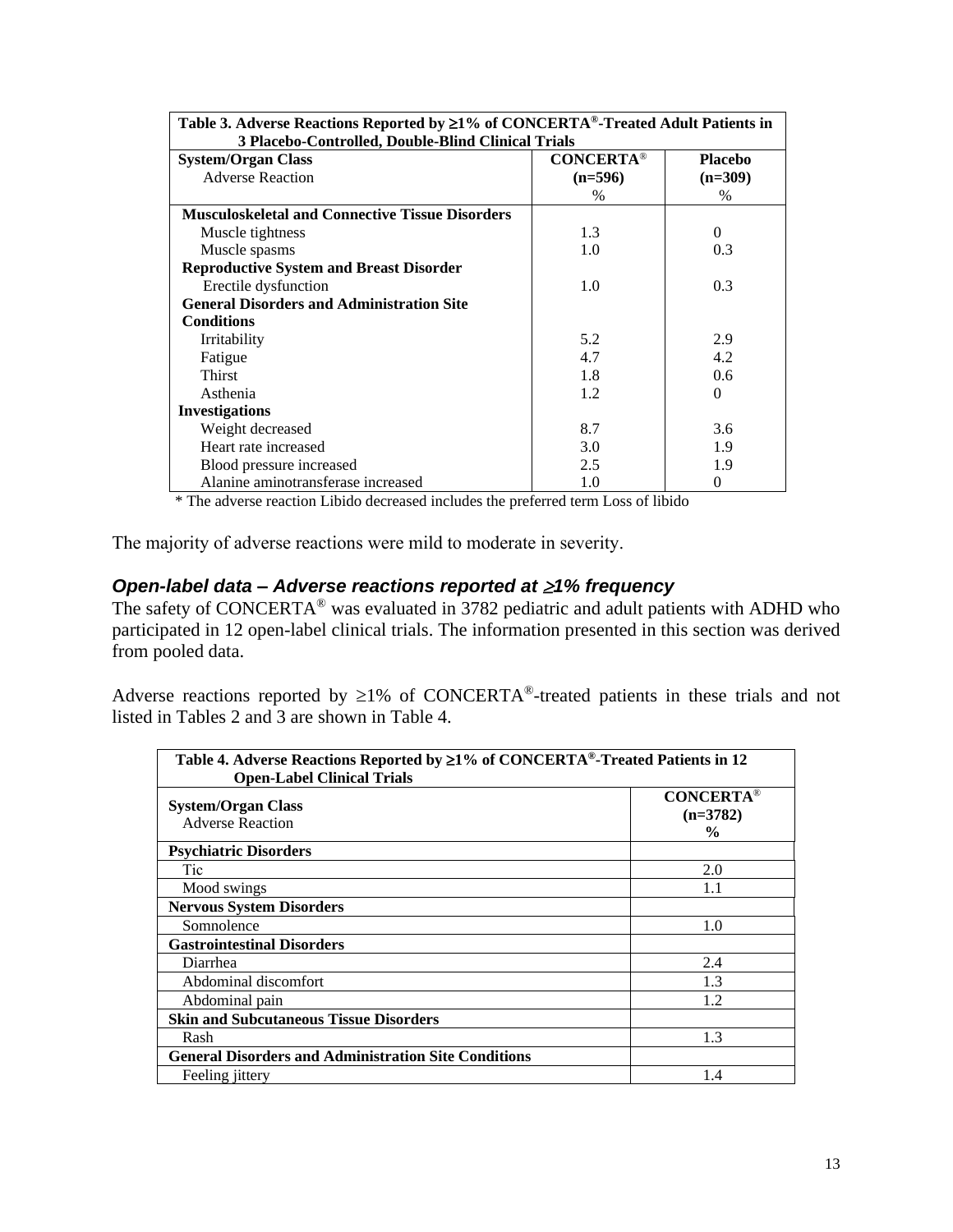The majority of adverse reactions were mild to moderate in severity.

# *Double-blind and open-label data – Adverse reactions reported at <1% frequency*

Additional adverse reactions that occurred in  $\langle 1\% \rangle$  of CONCERTA®-treated pediatric and adult patients in the double-blind and open-label clinical datasets are listed in Table 5.

| Table 5. Adverse Reactions Reported by <1% of CONCERTA®-Treated Pediatric and Adult<br><b>Patients in Either Double-Blind or Open-Label Clinical Trials</b> |
|-------------------------------------------------------------------------------------------------------------------------------------------------------------|
| <b>System/Organ Class</b>                                                                                                                                   |
| <b>Adverse Reaction</b>                                                                                                                                     |
| <b>Blood and Lymphatic System Disorders</b>                                                                                                                 |
| Leukopenia                                                                                                                                                  |
| <b>Psychiatric Disorders</b>                                                                                                                                |
| Anger, Sleep disorder, Hypervigilance, Tearfulness, Mood Altered,                                                                                           |
| <b>Nervous System Disorders</b>                                                                                                                             |
| Psychomotor hyperactivity, Sedation, Lethargy,                                                                                                              |
| <b>Eve Disorders</b>                                                                                                                                        |
| Dry eye                                                                                                                                                     |
| <b>Skin and Subcutaneous Tissue Disorders</b>                                                                                                               |
| Rash macular                                                                                                                                                |
| <b>Investigations</b>                                                                                                                                       |
| Cardiac murmur                                                                                                                                              |

The majority of adverse reactions were mild to moderate in severity.

# **Postmarketing data**

Adverse reactions identified during postmarketing experience with CONCERTA® are included in Table 6. In this table, the frequencies are provided according to the following convention:

| Very common | $\geq$ 1/10 (≥10%)                                                         |
|-------------|----------------------------------------------------------------------------|
| Common      | $\geq$ 1/100 and <1/10 ( $\geq$ 1% and <10%)                               |
| Uncommon    | $\geq$ 1/1000 and <1/100 ( $\geq$ 0.1% and <1%)                            |
| Rare        | $\geq$ 1/10000 and <1/1,000 ( $\geq$ 0.01 and <0.1%)                       |
| Very rare   | $\langle 1/10000 \rangle$ ( $\langle 0.01\%$ ), including isolated reports |
| Not known   | Cannot be estimated from the available data.                               |

| Table 6.<br>Adverse Reactions Identified During Postmarketing Experience with CONCERTA® |                                                          |  |
|-----------------------------------------------------------------------------------------|----------------------------------------------------------|--|
| <b>System Organ Class</b>                                                               | <b>Frequency Category Estimated from Clinical Trials</b> |  |
| <b>Adverse Reaction</b>                                                                 | with CONCERTA®                                           |  |
| <b>Blood and Lymphatic System Disorders</b>                                             |                                                          |  |
| Pancytopenia                                                                            | Not known                                                |  |
| Thrombocytopenia                                                                        | Not known                                                |  |
| Thrombocytopenic purpura                                                                | Not known                                                |  |
| <b>Immune System Disorders</b>                                                          |                                                          |  |
| Hypersensitivity reactions such as Angioedema,                                          | Uncommon                                                 |  |
| Anaphylactic reactions, Auricular swelling, Bullous                                     |                                                          |  |
| conditions, Exfoliative conditions, Urticarias, Pruritus                                |                                                          |  |
| NEC, Rashes, Eruptions and Exanthemas NEC                                               |                                                          |  |
| <b>Psychiatric Disorders</b>                                                            |                                                          |  |
| Disorientation                                                                          | Rare                                                     |  |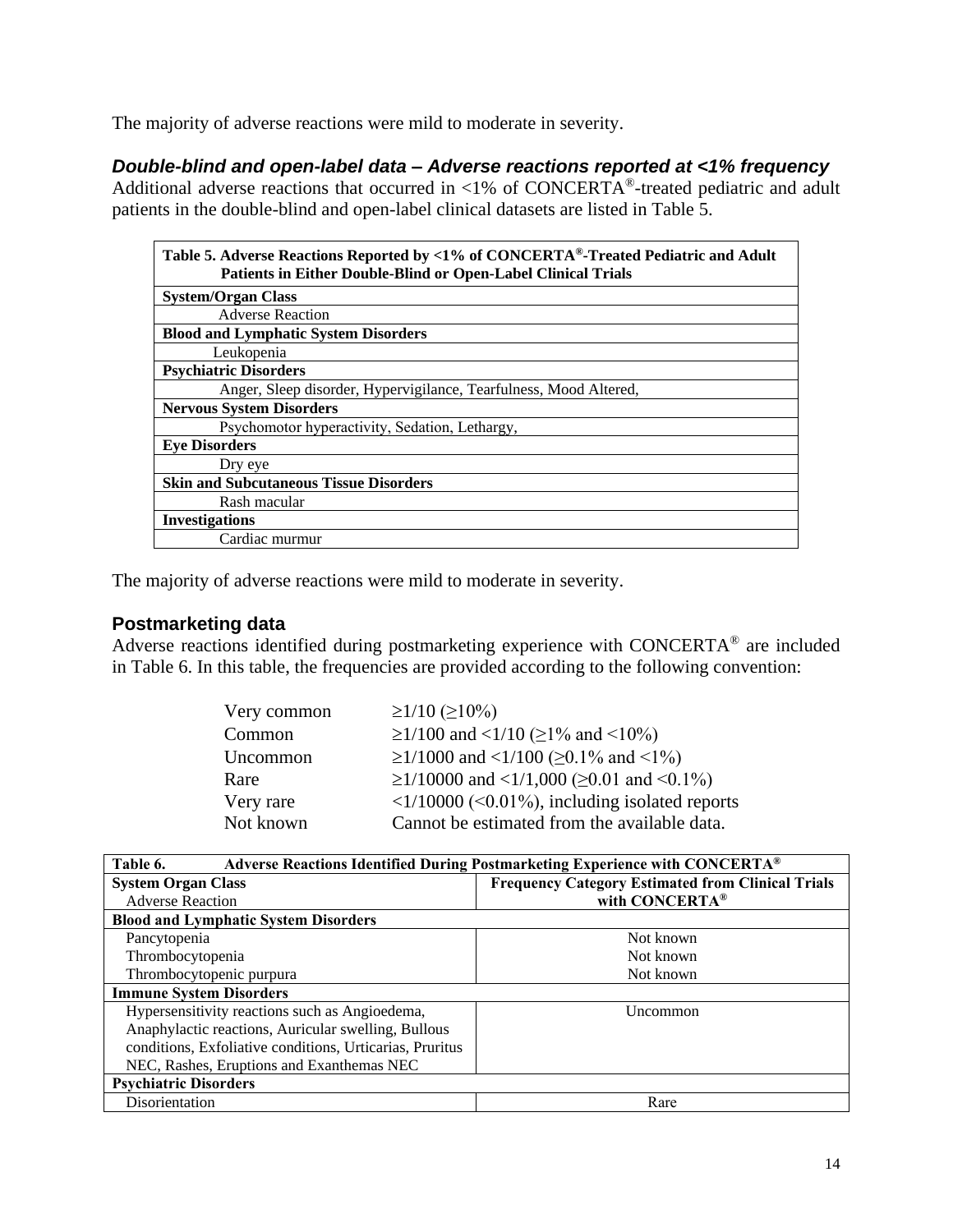| Hallucination                                               | Not known |
|-------------------------------------------------------------|-----------|
| Hallucination auditory                                      | Rare      |
| Hallucination visual                                        | Not known |
| Mania                                                       | Uncommon  |
| Logorrhea                                                   | Uncommon  |
| Libido disorder*                                            | Not known |
| <b>Nervous System Disorders</b>                             |           |
| Convulsion                                                  | Not known |
| Grand mal convulsion                                        | Not known |
| Cerebrovascular<br>disorder<br>(including)<br>cerebral      | Not known |
| vasculitis, cerebral hemorrhage, cerebral arteritis,        |           |
| cerebral vascular occlusion)                                |           |
| Dyskinesia                                                  | Uncommon  |
| <b>Eye Disorders</b>                                        |           |
| Diplopia                                                    | Rare      |
| Mydriasis                                                   | Rare      |
| Visual impairment                                           | Rare      |
| <b>Cardiac Disorders</b>                                    |           |
| Angina pectoris                                             | Rare      |
| Bradycardia                                                 | Not known |
| Extrasystoles                                               | Rare      |
| Supraventricular tachycardia                                | Not known |
| Ventricular extrasystoles                                   | Rare      |
| <b>Vascular Disorders</b>                                   |           |
| Raynaud's phenomenon                                        | Not known |
| <b>Hepatobiliary Disorders</b>                              |           |
| Blood alkaline phosphatase increased                        | Not known |
| Blood bilirubin increased                                   | Uncommon  |
| Hepatic enzyme increased                                    | Uncommon  |
| Hepatocellular injury                                       | Not known |
| Acute hepatic failure                                       | Not known |
| <b>Skin and Subcutaneous Tissue Disorders</b>               |           |
| Alopecia                                                    | Uncommon  |
| Erythema                                                    | Rare      |
| <b>Musculoskeletal and Connective Tissue Disorders</b>      |           |
| Arthralgia                                                  | Common    |
| Myalgia                                                     | Common    |
| Muscle twitching                                            | Uncommon  |
| <b>Reproductive System and Breast Disorders</b>             |           |
| Priapism                                                    | Not known |
| <b>General Disorders and Administration Site Conditions</b> |           |
| Therapeutic response decreased                              | Not known |
| Chest pain                                                  | Uncommon  |
| Chest discomfort                                            | Uncommon  |
| Drug effect decreased                                       | Uncommon  |
| Hyperpyrexia                                                | Not known |
|                                                             |           |
| Investigations                                              |           |
| Platelet count decreased                                    | Not known |
| White blood cell count abnormal                             | Not known |

NEC Not elsewhere classified<br>
\* The education I

The adverse reaction Libido disorder includes terms apart from those associated with decreases in libido

# **Suicidal Behaviour and Ideation**

There have been post-marketing reports of suicide-related events, including completed suicide,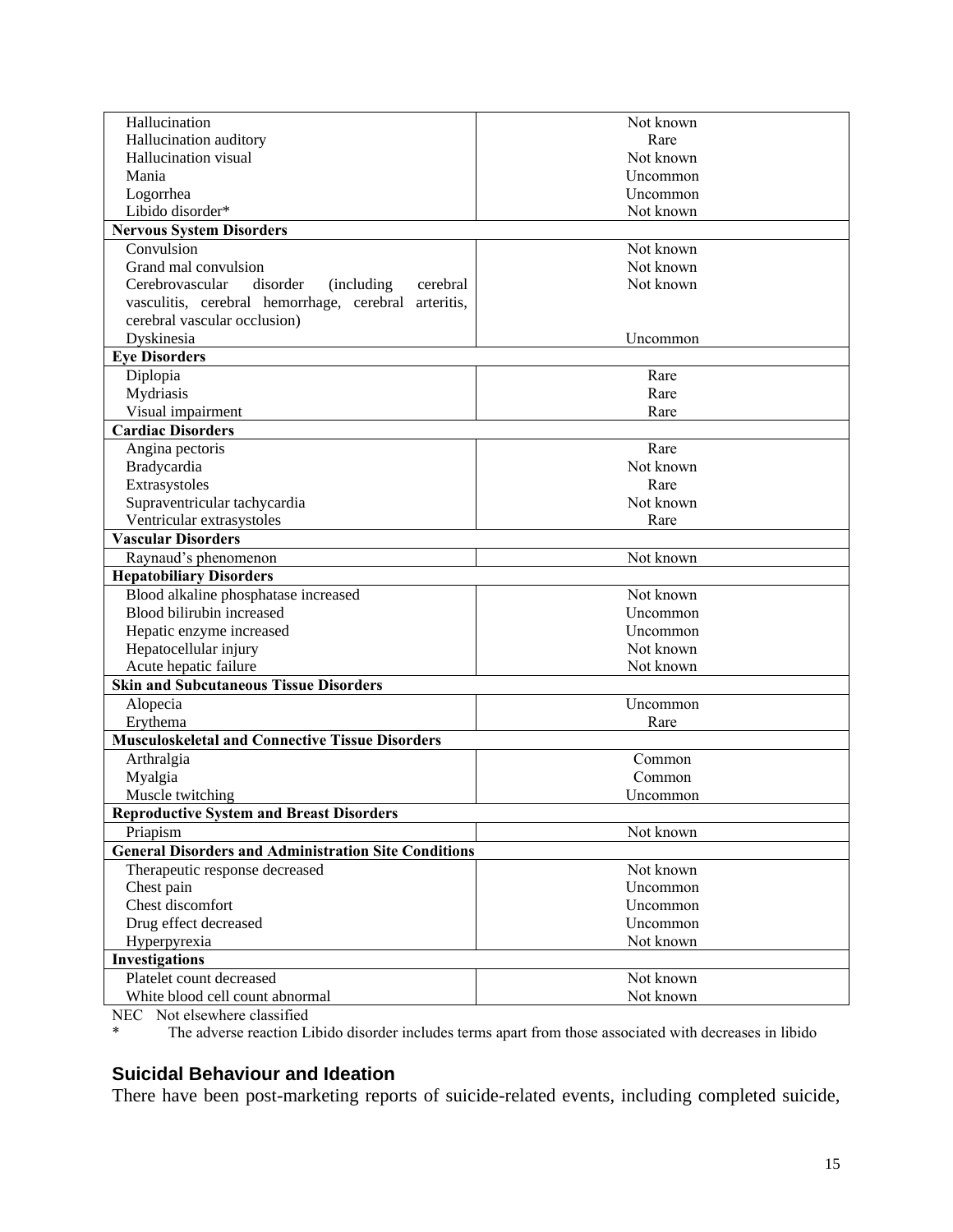suicide attempt, and suicidal ideation in patients treated with ADHD drugs. In some of these reports, comorbid conditions may have contributed to the event (see *Warnings*).

# **Drug Abuse and Dependence**

# **Controlled Substance Class**

CONCERTA®, like other methylphenidate products, is classified as a Schedule II controlled substance by federal regulation.

# **Abuse, Dependence, and Tolerance**

See *Warnings – Drug Dependence* for warning containing drug abuse and dependence information.

# **Overdose**

# **Signs and symptoms**

Signs and symptoms of CONCERTA® overdosage, resulting principally from overstimulation of the CNS and from excessive sympathomimetic effects, may include the following: vomiting, agitation, muscle twitching, convulsions, grand mal convulsion, confusional state, , hallucination (auditory and/or visual), hyperhidrosis, headache, pyrexia, tachycardia, palpitations, heart rate increased, arrhythmia, sinus arrhythmia, hypertension, mydriasis, dry mouth, and rhabdomyolysis.

Additional signs and symptoms of methylphenidate overdosage may include tremors, hypperreflexia, euphoria and delirium.

# **Treatment**

Treatment consists of appropriate supportive measures. The patient must be protected against self-injury and against external stimuli that would aggravate overstimulation already present. The efficacy of activated charcoal has not been established. Intensive care must be provided to maintain adequate circulation and respiratory exchange; external cooling procedures may be required for pyrexia.

Efficacy of peritoneal dialysis or extracorporeal hemodialysis for CONCERTA® overdosage has not been established.

The prolonged release of methylphenidate from CONCERTA® should be considered when treating patients with overdose.

# **Poison Control Center**

As with the management of all overdosage, the possibility of multiple drug ingestion should be considered. The physician may wish to consider contacting a poison control center, for up-todate information on the management of overdosage with methylphenidate.

# **Pharmacological Properties Description**

Chemically, methylphenidate hydrochloride is d,l(racemic) methyl $\alpha$ -phenyl-2-piperidineacetate hydrochloride. Its empirical formula is C<sub>14</sub>H<sub>19</sub>NO<sub>2</sub>•HCI. Its structural formula is: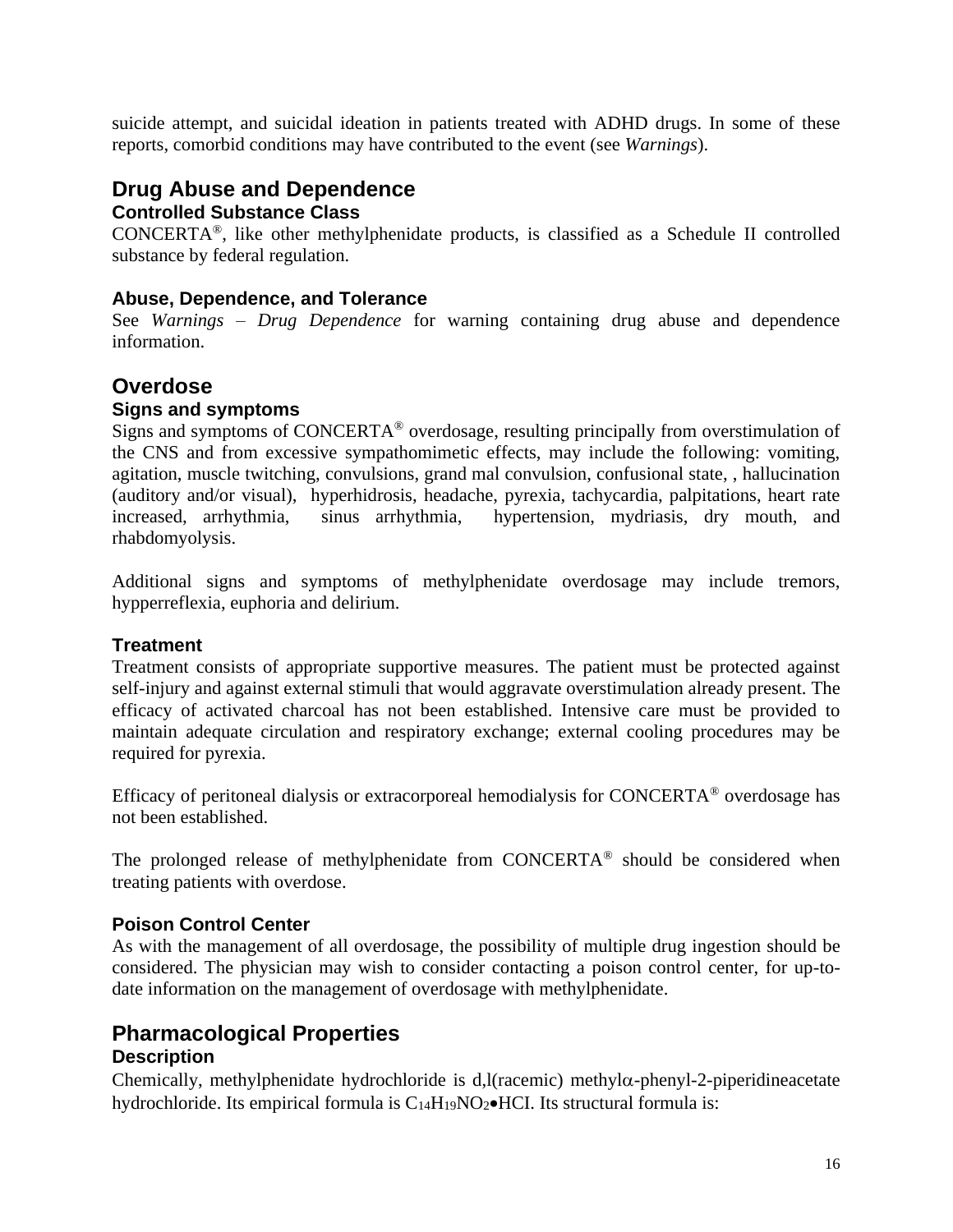

Methylphenidate hydrochloride USP is a white, odorless crystalline powder. Its solutions are acid to litmus. It is freely soluble in water and in methanol, soluble in alcohol, and slightly soluble in chloroform and in acetone. Its molecular weight is 269.77.

# **System Components and Performance**

CONCERTA® uses osmotic pressure to deliver methylphenidate hydrochloride at a controlled rate. The system, which resembles a conventional tablet in appearance, comprises an osmotically active trilayer core surrounded by a semipermeable membrane with an immediaterelease drug overcoat. The trilayer core is composed of two drug layers containing the drug and excipients, and a push layer containing osmotically active components. There is a precisionlaser drilled orifice on the drug-layer end of the tablet. In an aqueous environment, such as the gastrointestinal tract, the drug overcoat dissolves within one hour, providing an initial dose of methylphenidate. Water permeates through the membrane into the tablet core. As the osmotically active polymer excipients expand, methylphenidate is released through the orifice. The membrane controls the rate at which water enters the tablet core, which in turn controls drug delivery. The biologically inert components of the tablet remain intact during gastrointestinal transit and are eliminated in the stool as a tablet shell along with insoluble core components.

# **Pharmacodynamic Properties**

Pharmacotherapeutic group: centrally acting sympathomimetics, ATC code: N06BA04.

# *Mechanism of action*

Methylphenidate hydrochloride is a CNS stimulant. The mode of therapeutic action in Attention Deficit Hyperactivity Disorder (ADHD) is not known. Methylphenidate is thought to block the reuptake of norepinephrine and dopamine into the presynaptic neuron and increase the release of these monoamines into the extraneuronal space. Methylphenidate is a racemic mixture comprised of the d-and l-isomers. The d-isomer is more pharmacologically active than the l-isomer.

#### *Clinical studies*

CONCERTA® was demonstrated to be effective in the treatment of ADHD in 4 randomized, double-blind, placebo-controlled studies in children and adolescents and 2 double-blind placebocontrolled studies in adults who met the Diagnostic and Statistical Manual  $4<sup>th</sup>$  edition (DSM-IV) criteria for ADHD.

#### *Children*

The controlled studies compared CONCERTA<sup>®</sup> given qd (18, 36, or 54 mg) over 12 hours (15, 30, or 45 mg total daily dose), and placebo in two single-center, 3-week crossover studies (Studies 1 and 2) and in a multicenter, 4-week, parallel-group comparison (Study 3). The primary comparison of interest in all three trials was CONCERTA® versus placebo.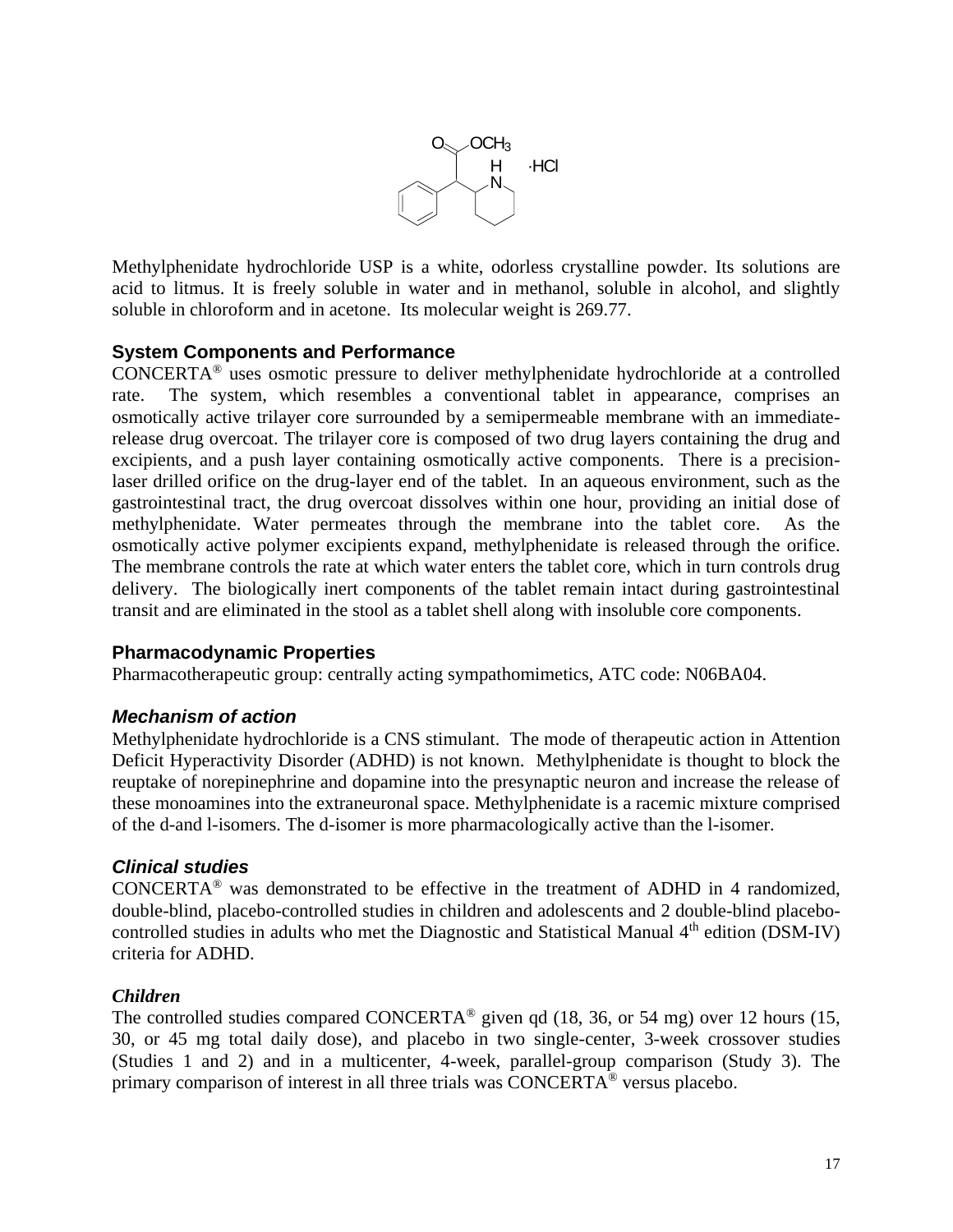Symptoms of ADHD were evaluated by community schoolteachers using the Inattention/Overactivity with Aggression (IOWA) Conners scale. Statistically significant reduction in the Inattention/Overactivity subscale versus placebo was shown consistently across all three controlled studies for CONCERTA® qd. The scores for CONCERTA® and placebo for the three studies are presented in Figure 1.



**Figure 1**. Mean Community School Teacher IOWA Conners Inattention/Overactivity Scores with CONCERTA<sup>®</sup> qd (18,36, or 54mg) and placebo. Studies 1 and 2 involved a 3-way crossover of 1 week per treatment arm. Study 3 involved 4 weeks of parallel group treatments with a Last Observation Carried Forward analysis at week 4. Error bars represent the mean plus standard error of the mean.

In two controlled studies (Studies 1 and 2), symptoms of ADHD were evaluated by laboratory school teachers using the SKAMP\* laboratory school rating scale. The combined results from these two studies demonstrated significant improvements in attention and behavior in patients treated with CONCERTA® versus placebo that were maintained through 12 hours after dosing. Figure 2 presents the laboratory school teacher SKAMP ratings for CONCERTA<sup>®</sup> and placebo.

\*Swanson, Koikin, Agler, M-Fynn and Pelham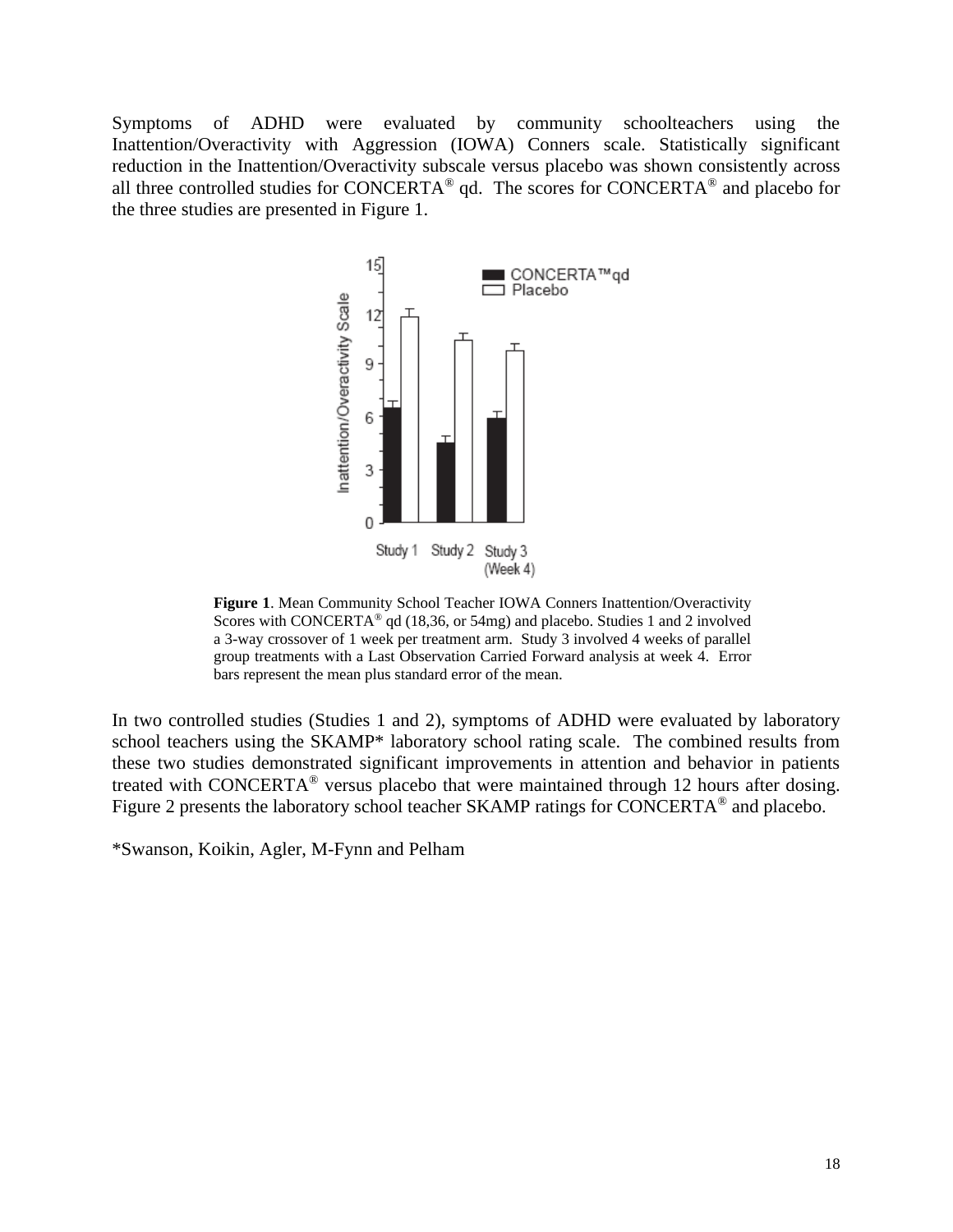

**Figure 2**. Laboratory School Teacher SKAMP Ratings Mean (SEM) of Combined Attention (Studies 1 and 2)

#### *Adolescents*

In a randomized, double blind, multi-center, placebo-controlled trial (Study 4) involving 177 patients, CONCERTA® was demonstrated to be effective in the treatment of ADHD in adolescents aged 13 to 18 and weighing  $34.1 - 128.9$  kg (mean  $[SD] = 66.0$   $[17.1]$  kg) at doses up to 72 mg/day (1.4mg/kg/day). Of 220 patients who entered an open 4-week titration phase, 177 were titrated to an individualized dose (maximum of 72 mg/day) based on meeting specific improvement criteria on the ADHD Rating Scale and the Global Assessment of Effectiveness with acceptable tolerability. Patients who met these criteria were then randomized to receive either their individualized dose of CONCERTA<sup>®</sup> (18 – 72 mg/day, n=87) or placebo (n=90) during a two-week double-blind phase. At the end of this phase, mean scores for the investigator rating on the ADHD Rating Scale demonstrated that CONCERTA® was significantly superior to placebo.

#### *Adults*

Two double-blind, placebo-controlled studies were conducted in 627 adults aged 18 to 65 years. The controlled studies compared CONCERTA® administered once daily and placebo in a multicenter, parallel group, 7-week dose-titration study (Study 5) (36 to 108 mg/day) and in a multicenter, parallel group 5-week, fixed-dose study (Study 6) (18, 36, and 72 mg/day).

Study 5 demonstrated the effectiveness of CONCERTA<sup>®</sup> in the treatment of ADHD in adults aged 18 to 65 years at doses from 36 mg/day to 108 mg/day based on the change from baseline to final study visit on the Adult ADHD Investigator Rating Scale (AISRS). Of 226 patients who entered the 7-week trial, 110 were randomized to CONCERTA® and 116 were randomized to placebo. Treatment was initiated at 36 mg/day and patients continued with incremental increases of 18 mg/day (36 to 108 mg/day) based on meeting specific improvement criteria with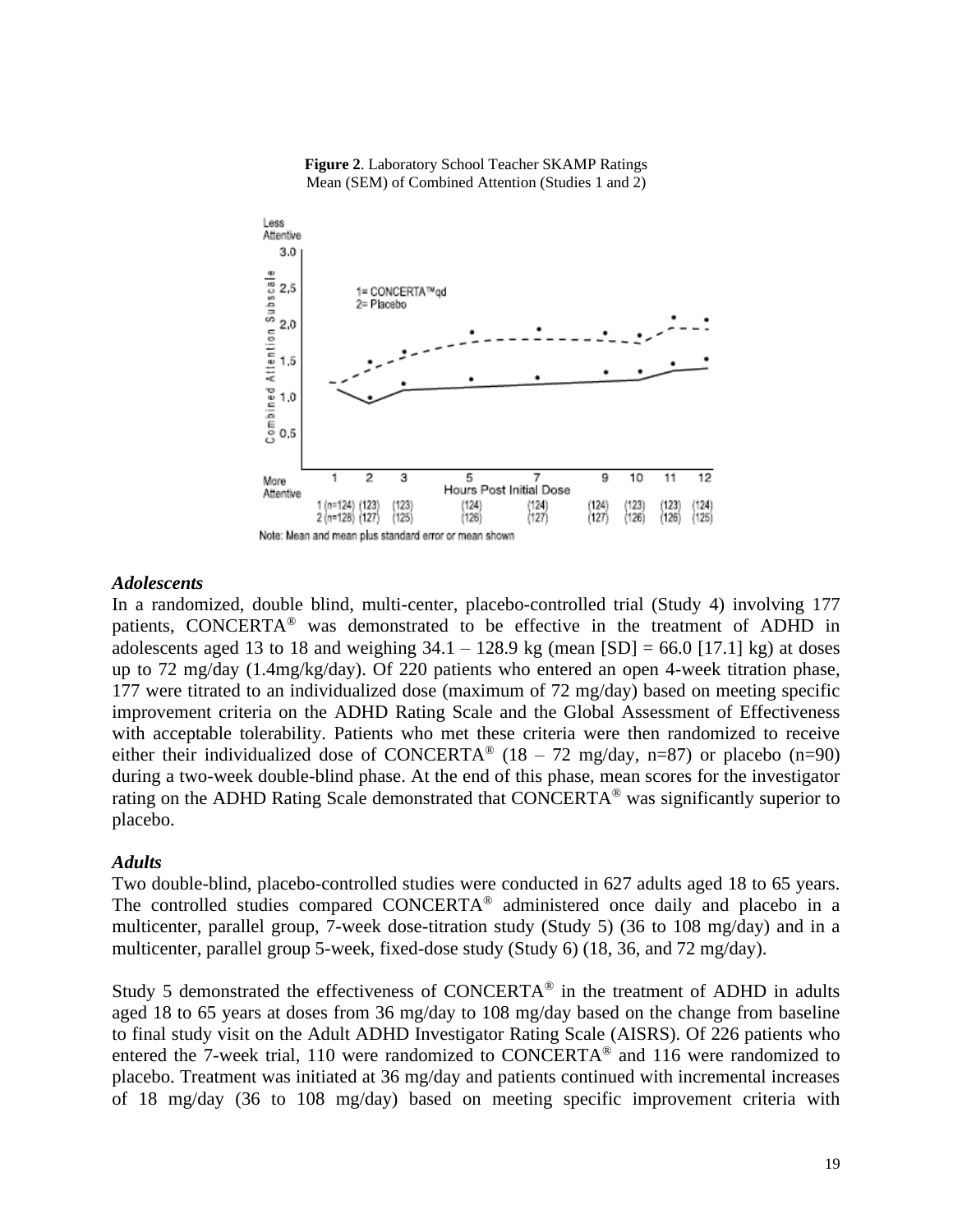acceptable tolerability. At the final study visit, mean change scores (LS Mean, SEM) for the investigator rating on the AISRS demonstrated that CONCERTA® was statistically significantly superior to placebo.

Study 6 was a multicenter, double-blind, randomized, placebo-controlled, parallel-group, doseresponse study (5-week duration) with 3 fixed dose groups (18, 36, and 72 mg). Patients were randomized to receive CONCERTA<sup>®</sup> administered at doses of 18 mg (n=101), 36 mg (n=102), 72 mg/day (n=102), or placebo (n=96). All three doses of CONCERTA<sup>®</sup> were statistically significantly more effective than placebo in improving the CAARS (Conners' Adult ADHD Rating Scale) total scores at double blind end point in adult patients with ADHD.

# **Pharmacokinetic Properties** *Absorption*

Methylphenidate is readily absorbed. Following oral administration of CONCERTA<sup>®</sup> to adults, plasma methylphenidate concentrations increase rapidly reaching an initial maximum at about 1 to 2 hours, then increase gradually over the next several hours. Peak plasma concentrations are achieved at about 6 to 8 hours after which a gradual decrease in plasma levels of methylphenidate begins. CONCERTA® qd minimizes the fluctuations between peak and trough concentrations associated with immediate-release methylphenidate tid – see mean plasma concentration versus time profiles in Figure 3. The relative bioavailability of CONCERTA® qd and methylphenidate tid in adult is comparable.



**Figure 3**. Mean methylphenidate plasma concentrations in 36 adults, following a single dose of CONCERTA<sup>®</sup> 18mg ad and immediate-release methylphenidate 5 mg tid administered every 4 hours.

The mean pharmacokinetic parameters in 36 adults following the administration of CONCERTA<sup>®</sup> 18 mg once daily and methylphenidate hydrochloride 5 mg three times daily are summarized in Table 7.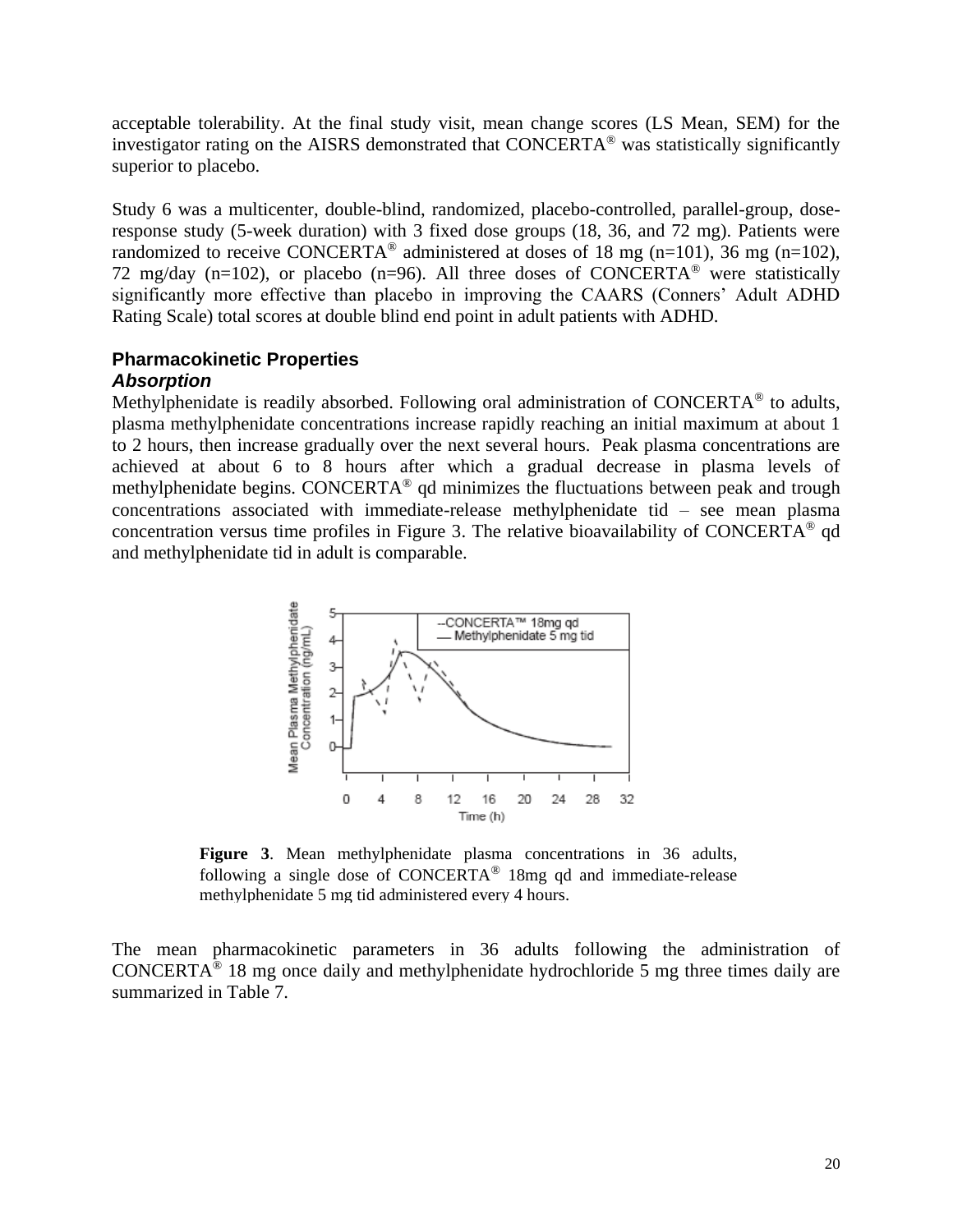| Table 7. Mean ± SD Pharmacokinetic Parameters |                                                    |                                                                       |
|-----------------------------------------------|----------------------------------------------------|-----------------------------------------------------------------------|
| <b>PARAMETERS</b>                             | <b>CONCERTA®</b><br>(18 mg once daily)<br>$(n=36)$ | Methylphenidate hydrochloride<br>(5 mg three times daily)<br>$(n=35)$ |
| $C_{\text{max}}(ng/mL)$                       | $3.7 \pm 1.0$                                      | $4.2 \pm 1.0$                                                         |
| $T_{max}(h)$                                  | $6.8 \pm 1.8$                                      | $6.5 \pm 1.8$                                                         |
| $AUC_{\text{inf}}(ng \cdot h/mL)$             | $41.8 \pm 13.9$                                    | $38.0 \pm 11.0$                                                       |
| $t_{1/2}$ (h)                                 | $3.5 \pm 0.4$                                      | $3.0 \pm 0.5$                                                         |

No differences in the pharmacokinetics of CONCERTA® were noted following single and repeated qd dosing indicating no significant drug accumulation. The AUC and  $t_{1/2}$  following repeated qd dosing are similar to those following the first dose of CONCERTA®.

#### *Dose proportionality*

Following administration of CONCERTA<sup>®</sup> in a single doses of 18, 36, and 54 mg/day to healthy adults, Cmax and AUCinf of d-methylphenidate were proportional to dose, whereas 1 methylphenidate Cmax and AUCinf increased disproportionately with respect to dose. Following administration of CONCERTA®, plasma concentrations of the l-isomer were approximately 1/40th the plasma concentrations of the d-isomer.

In healthy adults, single and multiple dosing of once daily CONCERTA® doses from 54 to 144 mg/day resulted in linear and dose proportional increases in Cmax and AUCinf for total methylphenidate (MPH) and its major metabolite, (alpha)-phenyl-piperidine acetic acid (PPAA). The single dose and steady state (Day 4) clearance and half-life parameters were similar, indicating that there was no time dependency in the pharmacokinetics of methylphenidate. The ratio of metabolite (PPAA) to parent drug (MPH) was constant across doses from 54 to 144 mg/day, both after single dose and upon multiple dosing.

In a multiple-dose study in adolescent ADHD patients aged 13 to 16 years administered 18 to 72 mg/day of CONCERTA<sup>®</sup>, mean C<sub>max</sub> and AUC during a dosing interval of the d-isomer and total methylphenidate increased proportionally with respect to dose.

# *Distribution*

Plasma methylphenidate concentrations in adults decline biexponentially following oral administration. The half-life of methylphenidate in adults following oral administration of CONCERTA® was approximately 3.5h.

#### *Metabolism*

In humans, methylphenidate is metabolized primarily by de-esterification to alpha phenyl piperidine acetic acid (PPAA), which has little or no pharmacologic activity. In adults the metabolism of CONCERTA® qd as evaluated by metabolism to PPAA is similar to that of methylphenidate tid. The metabolism of single and repeated qd doses of CONCERTA® is similar.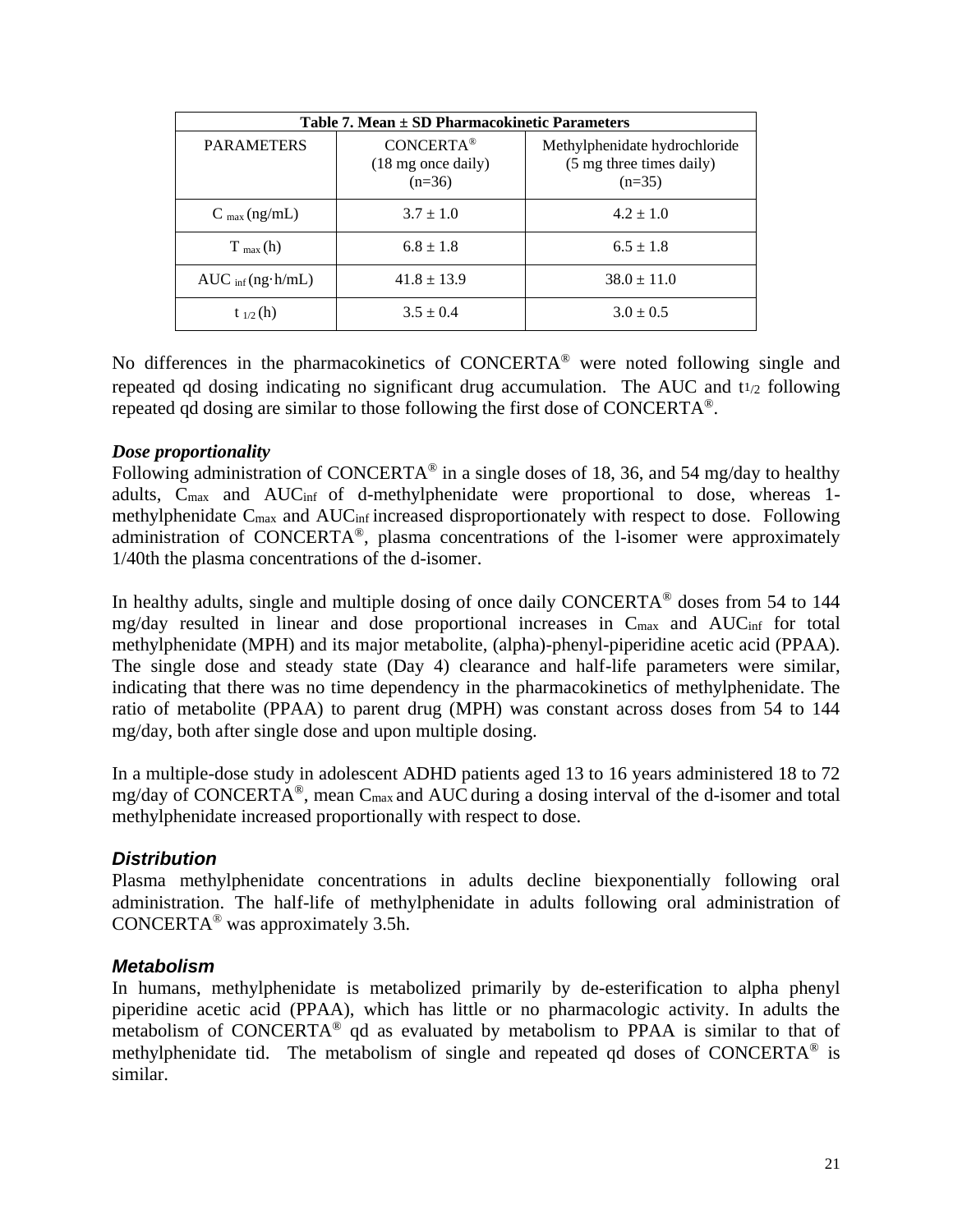# *Elimination*

After oral dosing of radiolabeled methylphenidate in humans, about 90% of the radioactivity was recovered in urine. The main urinary metabolite was PPAA, accounting for approximately 80% of the dose.

# *Food effects*

In patients, there were no differences in either the pharmacokinetics or the pharmacodynamic performance of CONCERTA® when administered after a high fat breakfast. There is no evidence of dose dumping in the presence or absence of food.

# *Special populations*

#### *Gender*

In healthy adults, the mean dose-adjusted AUCinf values for CONCERTA® were 36.7ng•h/ml in men and 37.1 ng•h/ml in women, with no differences noted between the two groups.

# *Race*

In adults receiving CONCERTA<sup>®</sup>, dose-adjusted  $AUC<sub>inf</sub>$  was consistent across ethnic groups; however, the sample size may have been insufficient to detect ethnic variations in pharmacokinetics.

#### *Age*

The pharmacokinetics of CONCERTA<sup>®</sup> has not been studied in children less than 6 years of age.

#### *Renal insufficiency*

There is no experience with the use of CONCERTA<sup>®</sup> in patients with renal insufficiency. After oral administration of radiolabeled methylphenidate in humans, methylphenidate was extensively metabolized and approximately 80% of the radioactivity was excreted in the urine in the form of PPAA. Since renal clearance is not an important route of methylphenidate clearance, renal insufficiency is expected to have little effect on the pharmacokinetics of CONCERTA®.

# *Hepatic insufficiency*

There is no experience with the use of  $CONCERTA<sup>®</sup>$  in patients with hepatic insufficiency.

# **PHARMACEUTICAL INFORMATION List of Excipients**

Butylated hydroxytoluene Carnauba wax Cellulose acetate Hypromellose Isopropyl alcohol Lactose Phosphoric acid Poloxamer Polyethylene glycol Polyethylene oxides Povidone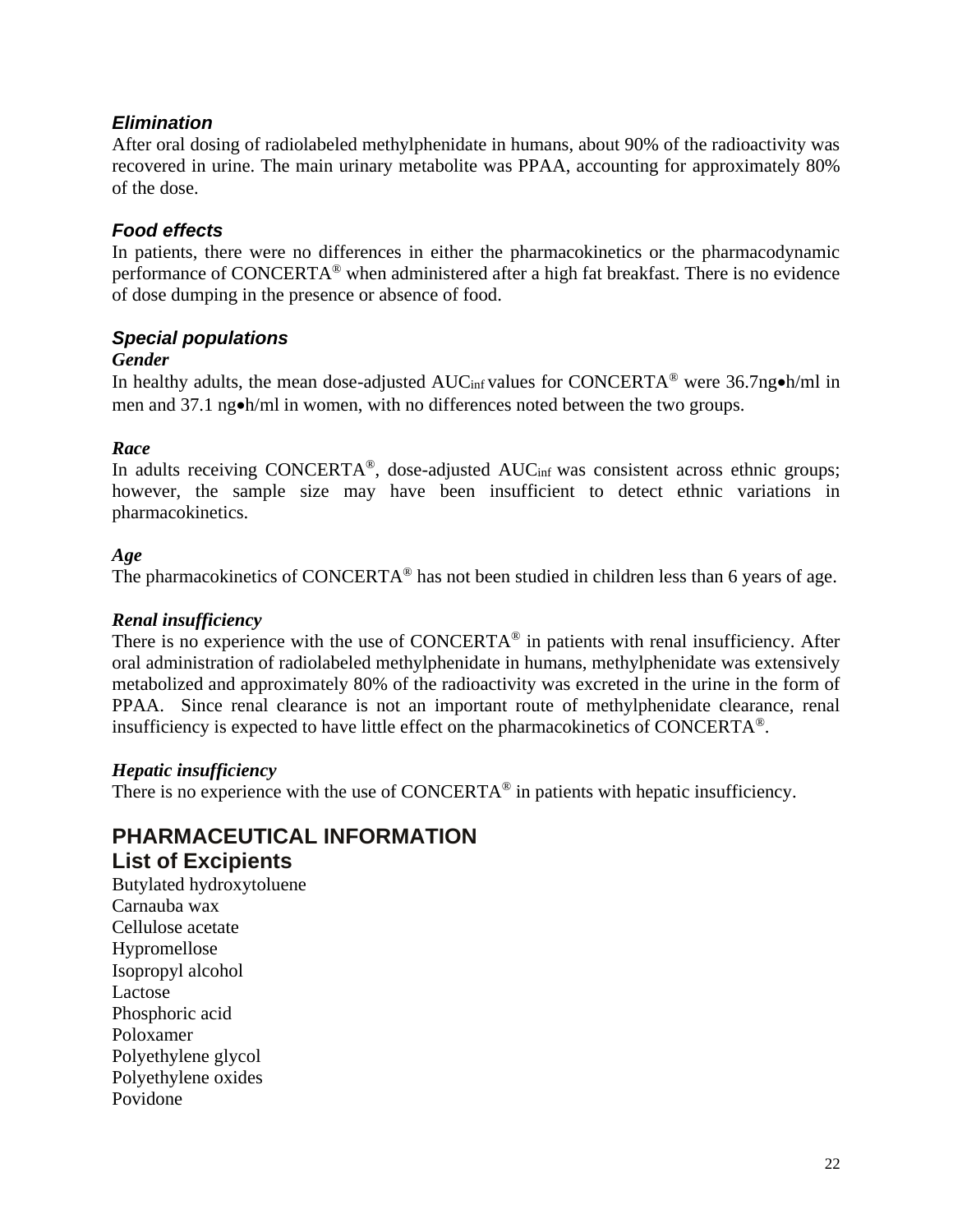Propylene glycol Sodium chloride Stearic acid Succinic acid Synthetic iron oxides Titanium dioxide **Triacetin** 

# **Incompatibilities**

Not known.

# **Shelf Life**

Refer to outer carton.

# **Storage Conditions**

Store at 25ºC (77ºF); excursions permitted to 15-30ºC (59-88ºF) [see USP controlled Room Temperature]. Keep the container tightly closed.

Keep out of reach of children.

# **Nature and Contents of Container**

All four dosage strengths are supplied in HDPE bottles containing 30 tablets.

- 18mg 30 count bottle
- 27mg 30 count bottle
- 36mg 30 count bottle
- 54mg 30 count bottle

# **Instructions for Use and Handling**

No special requirements.

# **PRODUCT REGISTRANT**

Johnson & Johnson Pte Ltd 2 Science Park Drive #07-13, Ascent Singapore Science Park 1 Singapore 118222

# **BATCH RELEASERS**

ALZA Corporation, 700 Eubanks Drive, Vacaville, CA 95688-9470, United States

Janssen Ortho, L.L.C. State Road 993 Km 0.1, Mamey Ward Gurabo, Puerto Rico 007788, USA